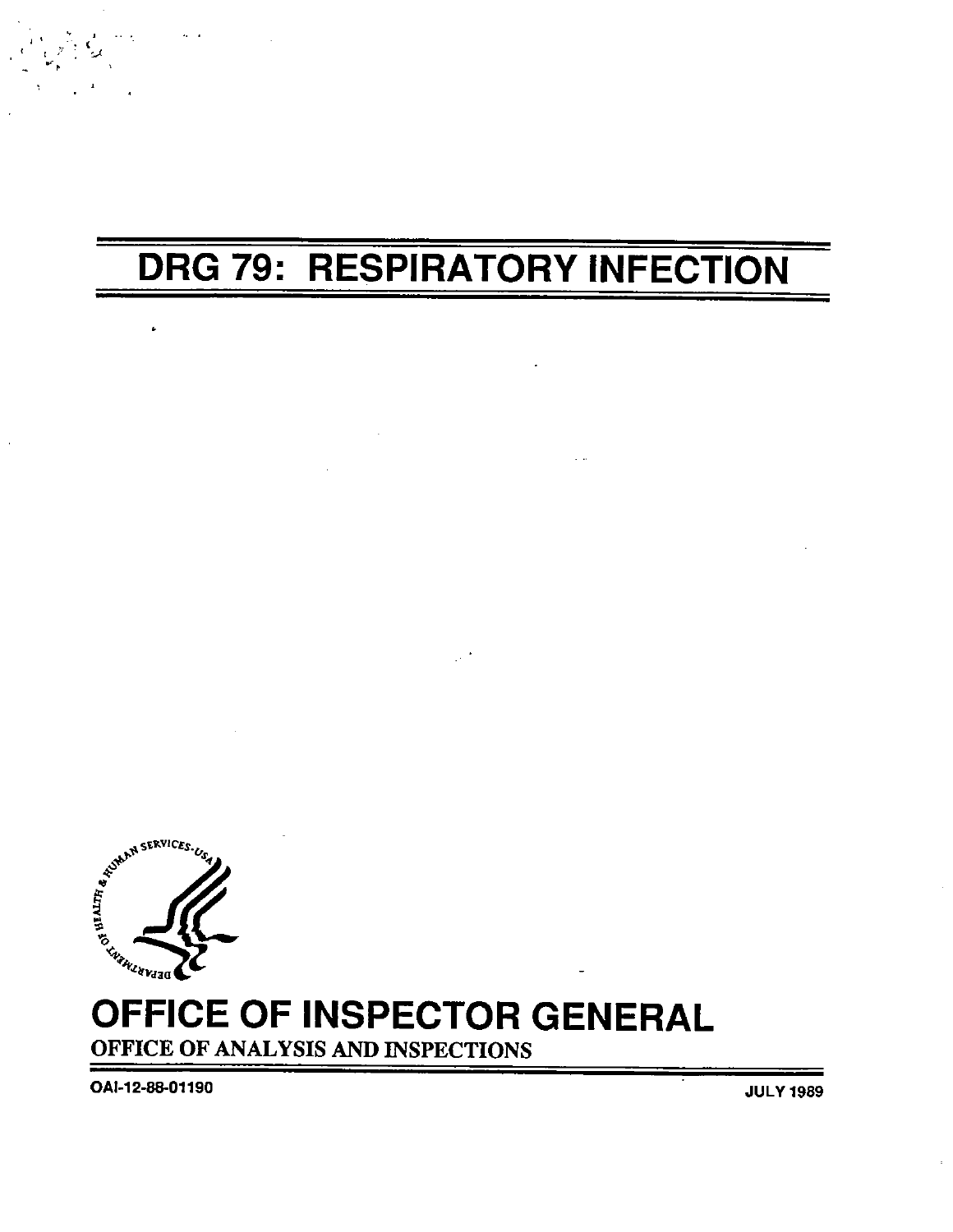#### OFFICE OF INSPECTOR GENERAL

The mission of the Office of Inspector General (OIG) is to promote the efficiency, effectiveness, and integrity of programs in the United States Department of Health and Human Services (HHS). It does this by developing methods to detect and prevent fraud, waste, and abuse. Created by statute in 1976, the Inspector General keeps both the Secretary and the Congress fully and curently inormed about programs or management problems and reommends corrective action. The OIG performs its mission by conducting audits, investigations, and inspections with approximately  $1,200$  staff strategically located around the country.

#### OFFICE OF ANALYSIS AND INSPECTIONS

This report is produced by the Office of Analysis and Inspections (OAI), one of the three major offices within the OIG. The other two are the Office of Audit and the Office of Investieations. The OAI conducts inspections which are, typically, short-term studies designed to determine program effectiveness, efficiency, and vulnerability to fraud or abuse.

This inspection was conducted to analyze the charcteristics of discharges paid as DRG79. The report was prepared by BOTEC Analysis of Cambridge, MA under contract HHS-100-88-0019 and the Offce of Analysis and Inspections, Health Cae Branch. The followig people participated in this project.

David Stone, M.A., BOTEC Analysis Marcia Meyers, M.P.A., BOTEC Analysis Mark Kleiman, Ph.D, BOTEC Analysis Jeremy Schutte, BOTEC Analysis Fiona Lee, M.Ed., BOTEC Analysis David Hsia, J.D., M.D., M.P.H., Health Care Branch Mark Krushat, M.P.H., Health Care Branch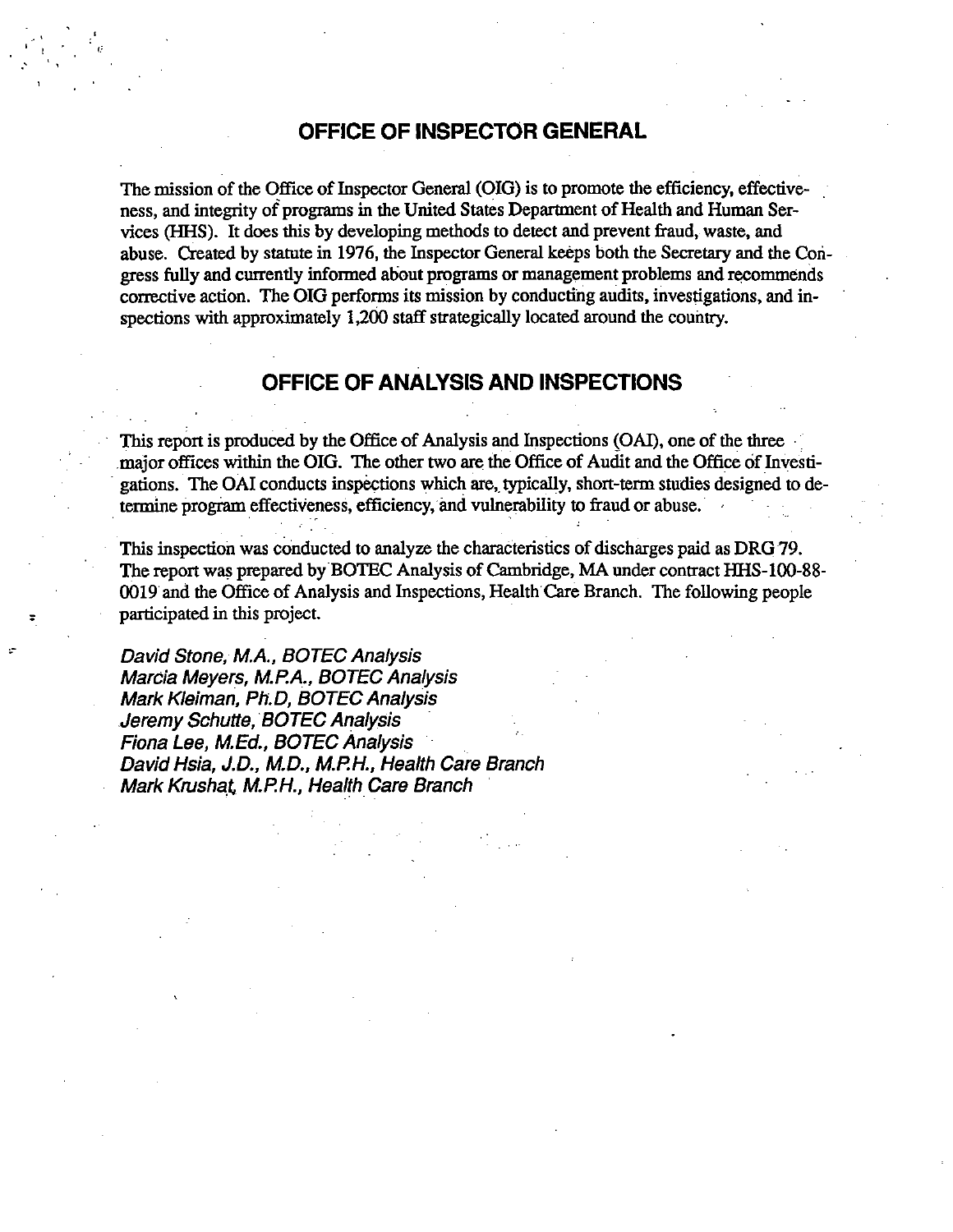# DRG 79: RESPIRATORY INFECTION

RICHARD P. KUSSEROW INSPECTOR GENERAL

OAI-12-88-01190 JULY 1989

 $\label{eq:2} \frac{1}{\sqrt{2}}\sum_{i=1}^{N} \frac{1}{t_i}$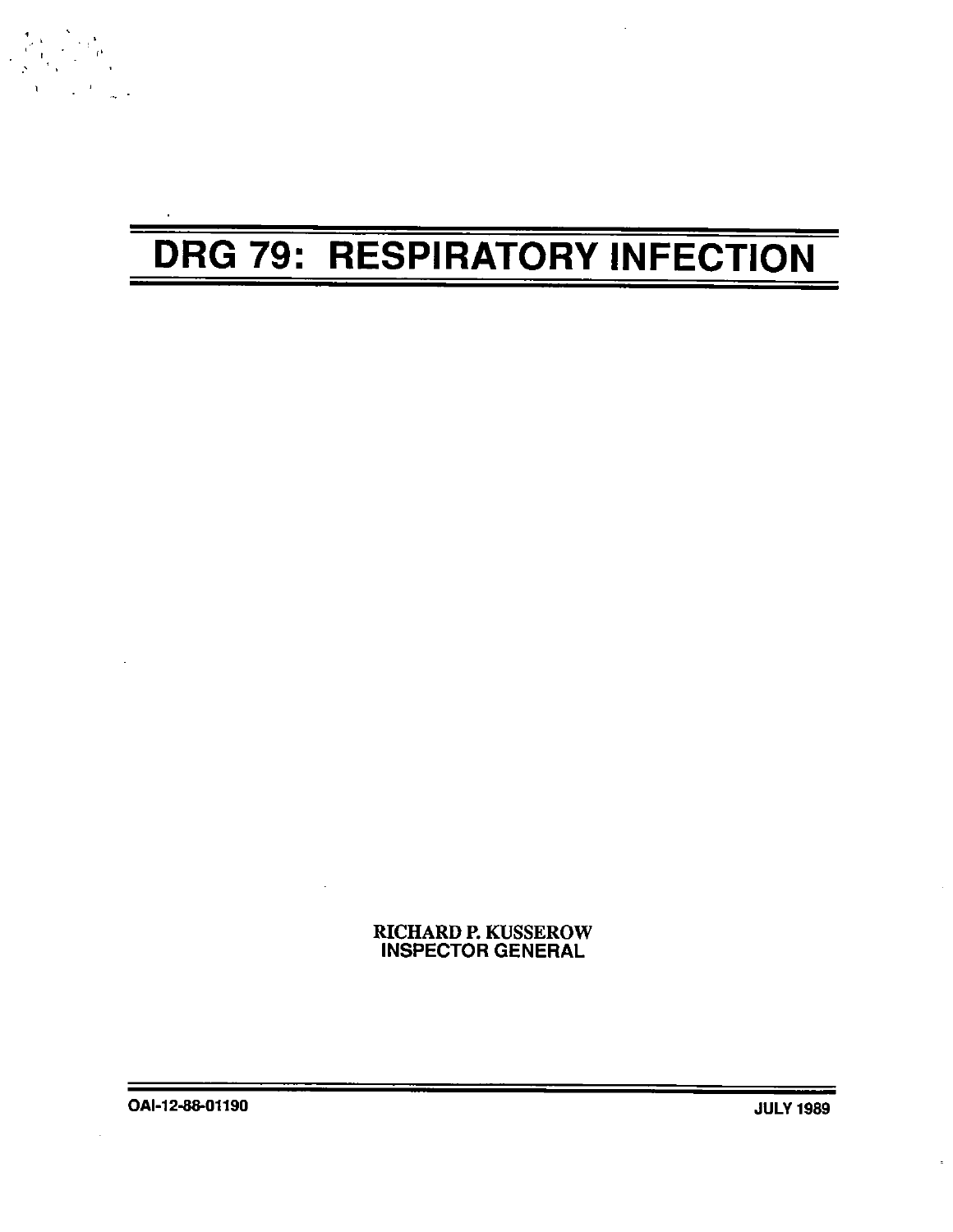### **Contract Information**

Contractor **BOTEC Analysis Corporation** Third Floor 36 JFK Street Cambridge, MA 02138

Contract number HHS-100-88-0019 Project Officer David Hsia, J.D., M.D., M.P.H. **EHR G-10-C** Office of Inspector General 6325 Security Boulevard Baltimore, MD 21207

 $\ddot{\phantom{a}}$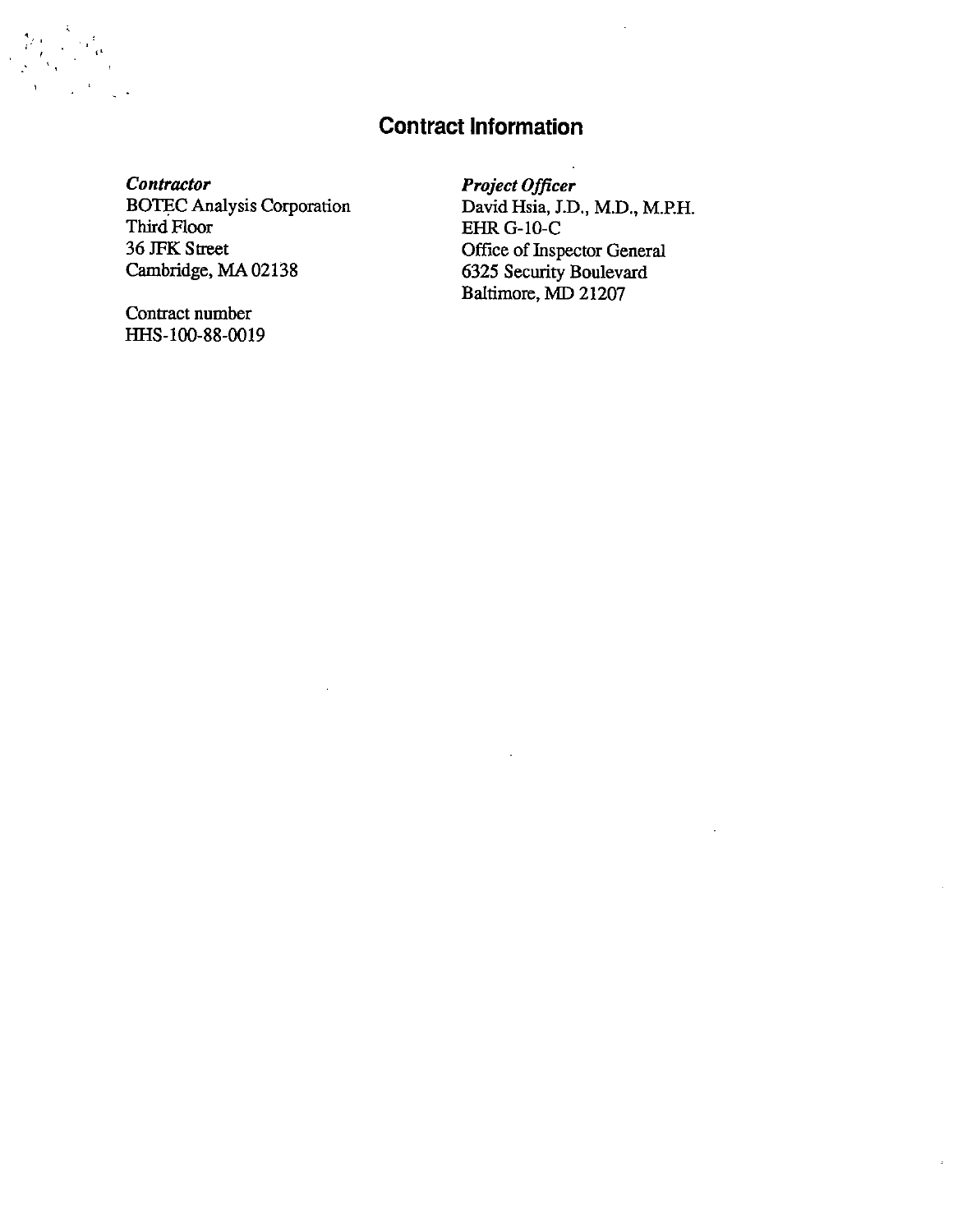# TABLE OF CONTENTS

 $\frac{\partial}{\partial t} \frac{\partial}{\partial t} \frac{\partial}{\partial x}$ 

| <b>EXECUTIVE SUMMARY</b>                                                                                              |
|-----------------------------------------------------------------------------------------------------------------------|
|                                                                                                                       |
|                                                                                                                       |
|                                                                                                                       |
|                                                                                                                       |
|                                                                                                                       |
|                                                                                                                       |
|                                                                                                                       |
| Appendix A-1: DRG 79 discharges from all PPS hospitals  A-1                                                           |
|                                                                                                                       |
|                                                                                                                       |
| Appendix A-4: DRG 79 hospital demography comparison $\ldots \ldots \ldots \ldots \ldots$                              |
|                                                                                                                       |
|                                                                                                                       |
|                                                                                                                       |
| Appendix B-2: DRG 79 errors comparison $\ldots \ldots \ldots \ldots \ldots \ldots \ldots \ldots \ldots \ldots \ldots$ |
| Appendix B-3: DRG 79 errors by patient demography $\dots\dots\dots\dots\dots\dots\dots\dots B-2$                      |
|                                                                                                                       |
| Appendix C-2: DRG 79 direction of errors comparison C-1                                                               |
| Appendix C-3: DRG 79 direction of errors by patient demography C-2                                                    |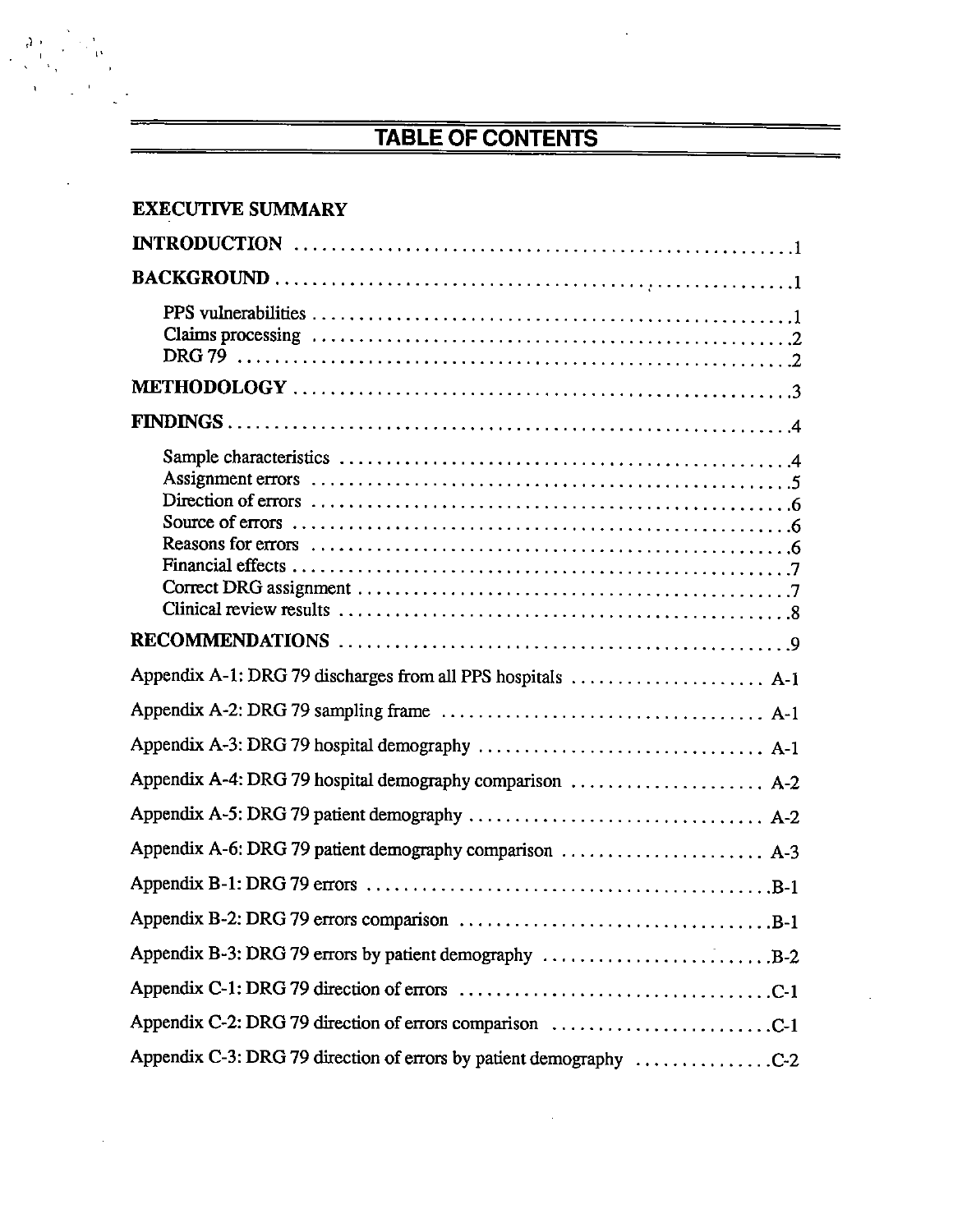| Appendix D-1: DRG 79 hospital department making error  D-1                      |
|---------------------------------------------------------------------------------|
| Appendix D-2: DRG 79 hospital department making error comparison  D-1           |
| Appendix D-3: DRG 79 hospital department making error by patient demography D-2 |
|                                                                                 |
| Appendix E-2: DRG 79 reasons for errors by hospital demography E-1              |
| Appendix E-3: DRG 79 reasons for errors comparison E-2                          |
| Appendix E-4: DRG 79 reasons for errors by patient demography E-2               |
| Appendix F-1: DRG 79 corrected relative weights F-1                             |
|                                                                                 |
|                                                                                 |
| Appendix G-1: Correct MDC for discharges miscoded to DRG 79 G-1                 |
| Appendix G-2: Correct DRG for discharges miscoded to DRG 79  G-1                |
| Appendix G-3: Principal diagnoses correctly billed as DRG 79  G-1               |
| Appendix G-4: Principal diagnoses incorrectly billed as DRG 79  G-2             |
|                                                                                 |
| Appendix H-2: DRG 79 clinical review comparison  H-1                            |
|                                                                                 |

 $\mathcal{A}^{\prime}$ 

 $\leftarrow$ 

 $\hat{\mathcal{L}}$ 

 $\mathbb{R}^2$ 

 $\pm$ 

 $\begin{array}{l} \left( \begin{array}{c} 2 \ 1 \\ 2 \ 1 \end{array} \right) \left( \begin{array}{c} 2 \ 1 \\ 2 \ 1 \end{array} \right) \\ \left( \begin{array}{c} 2 \ 1 \\ 2 \ 1 \end{array} \right) \left( \begin{array}{c} 2 \ 1 \\ 2 \ 1 \end{array} \right) \left( \begin{array}{c} 2 \ 1 \\ 2 \ 1 \end{array} \right) \\ \left( \begin{array}{c} 2 \ 1 \\ 1 \ 1 \end{array} \right) \left( \begin{array}{c} 2 \ 1 \\ 2 \ 1 \end{array} \right) \left( \begin{array}{$ 

 $\sim$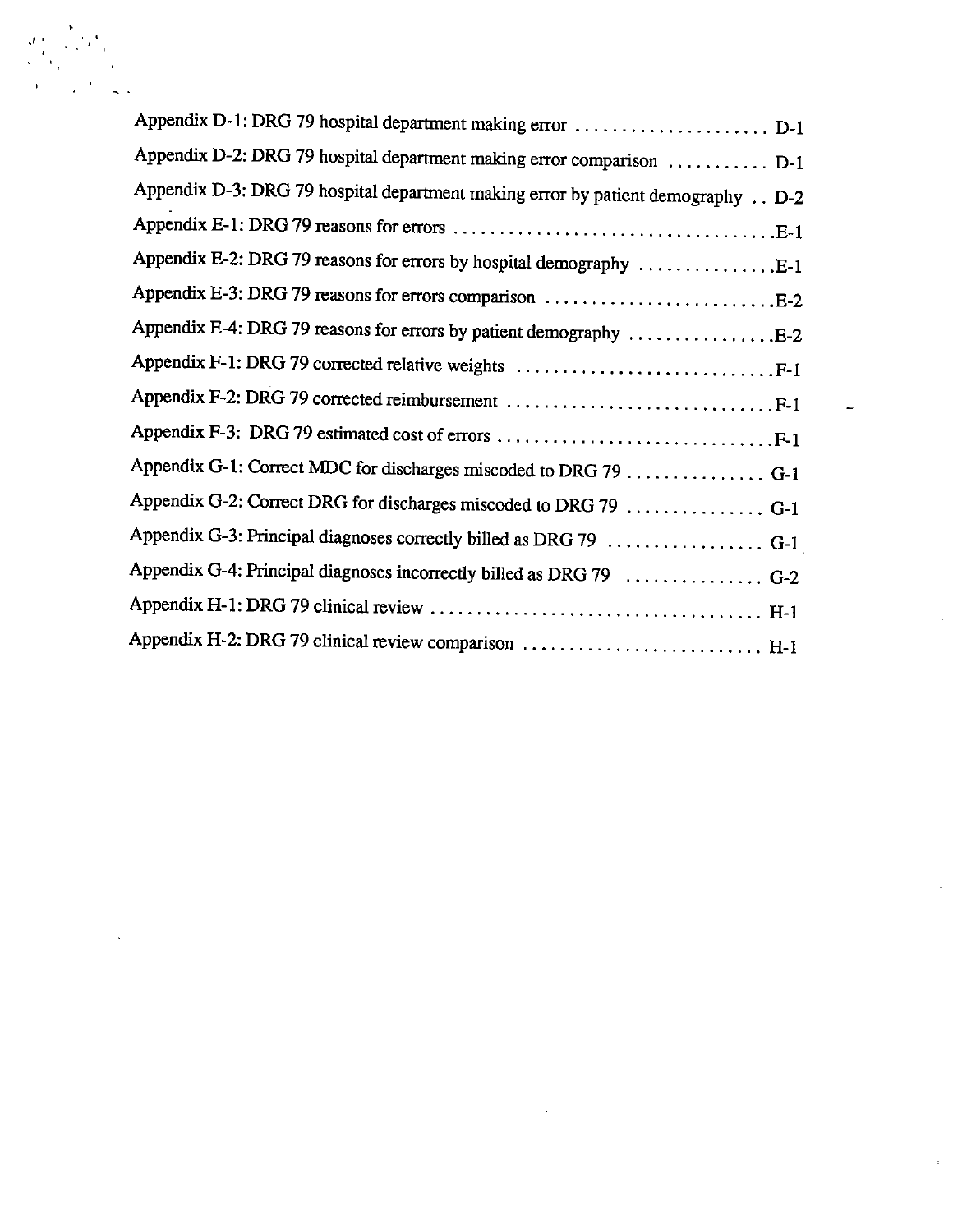### EXECUTIVE SUMMARY

### BACKGROUND

Under the prospective payment system, the diagnosis related group (DRG) 79 represents respiratory infections. This inspection determines the accuracy of billings to Medicare for DRG 79.

### FINDINGS

- Weighted by discharges, 17.4 percent of bils paid as DRG 79 should have been assigned to a different DRG. This error rate parallels the incidence for all DRGs as measured by the National DRG Validation Study.
- Hospitals overpaid themselves on all discharges incorrectly billed to DRG 79. This rate significantly exceeds the 59.6 percent rate for all DRGs in the National DRG Validation Study.
- Mis-specifcation of the principal diagnosis by the attending physician caused the most
- errors. "Other" errors occurred second most frequently.<br>These bills should group principally to DRGs for respiratory or otolaryngological disorders. Better medical histories, diagnostic testing, or understanding of coding criteria would avoid such errors.

### RECOMMENDATIONS

- The Health Care Financing Administration (HCFA) should direct the peer review organizations (PROs) to review more DRG 79 bills for coding accuracy.
- The HCFA should direct the PROs to educate physicians and hospitals about the proper coding of DRG 79.
- The HCFA should direct the PROs to discourage the use of unnecessarily nonspecific disease codes in bills for respiratory diseases.

The HCFA disagrees with the first recommendation and agrees with the remaining recommendations. The Office of Inspector General modified this report in light of the HCFA comments, but continues to believe that full implementation of all its recommendations would recoup a projected \$89.3 million in overpayments for Fiscal Year 1990.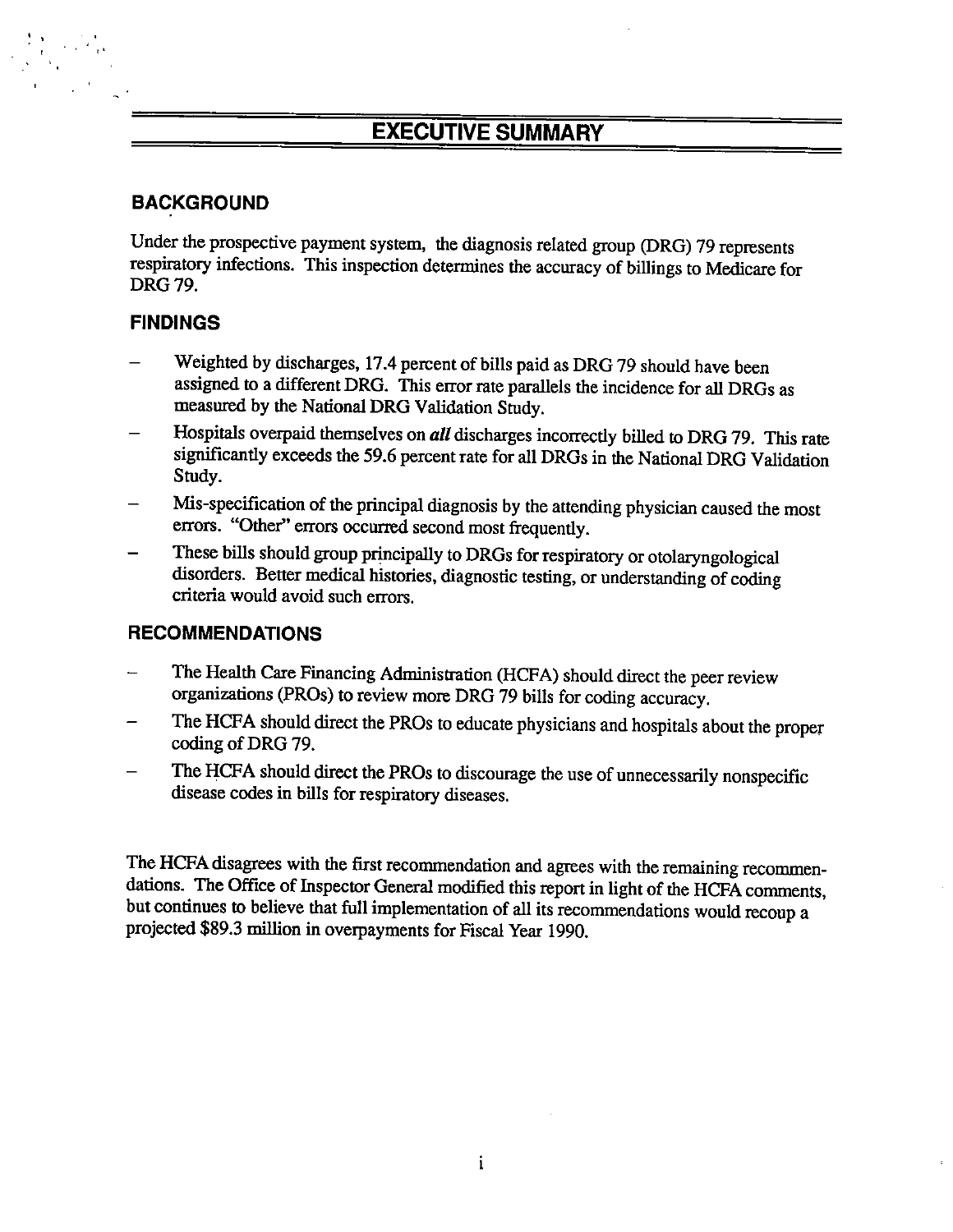### **INTRODUCTION**

### BACKGROUND

On October 1, 1983, the Health Care Financing Administration (HCFA) began implementing a new system of payment for inpatient hospital services under the Medicare program. The new prospective payment system (PPS) replaced the cost-based reimbursement system. Congress mandated this change because of rapid growth in health care costs, particularly inpatient expenses under Medicare.

Under PPS, hospitals received a pre-established payment for each discharge, based upon the diagnosis related group (DRG) to which the discharge is assigned. The PPS classified discharges into clinically coherent groups which used similar amounts of hospital resources, based on variables such as diagnosis; evaluation and treatment procedures; and patient age, sex, and discharge status. Each of the 473 DRGs had an associated relative weight, which represented the average cost for hospital care provided to patients with diagnoses grouping to that DRG as a proportion of the cost of the average patient. The hospital received this payment, independent of the actual length of hospitaization or cost of treatment for the individual patient. The hospital retained any surplus from patients consuming less than the expected amount of resources, and suffered losses on those patients consuming more.

The shift from cost-based, retrospective reimbursement to prospective payment constituted one of the most dramatic changes in health care reimbursement since the creation of Medicare. A fixed payment per discharge induced hospitals to implement economies and reduce unnecessary services. The total payments to the hospitals provided the same financial resources for patient care. In effect, PPS reversed the financial incentives for hospitals. Where the cost-reimburement system rewarded longer hospital stays and more costly treatments, PPS rewarded earlier discharges and less costly procedures. One of the first consequences of the new payment system was a drop in average length of hospital stay for Medicare patients.

#### PPS vulnerabilities

The advent of PPS created new opportunities for manipulation or "gaming" to increase hospital revenues from Medicare patients. To protect the integrity of PPS and maintain quality of care Congress established the peer review organizations (PROs) to monitor hospital activities.

The Office of the Inspector General (OIG) conducted the National DRG Validation Study (NDRGVS) to surey the general accuracy of DRG assignment and quality of care performed by hospitals under PPS. Its examination of 7000 medical records established that assignment errors resulted in \$300 milion in overpayments to hospitals and that the majority of overpayments could be traced to assignment errors affecting a small number of DRGs. This report is one in a series examining assignment accuracy of one of the DRGs identified as having the highest impact on overpayments under PPS and the greatest potential for cost recovery.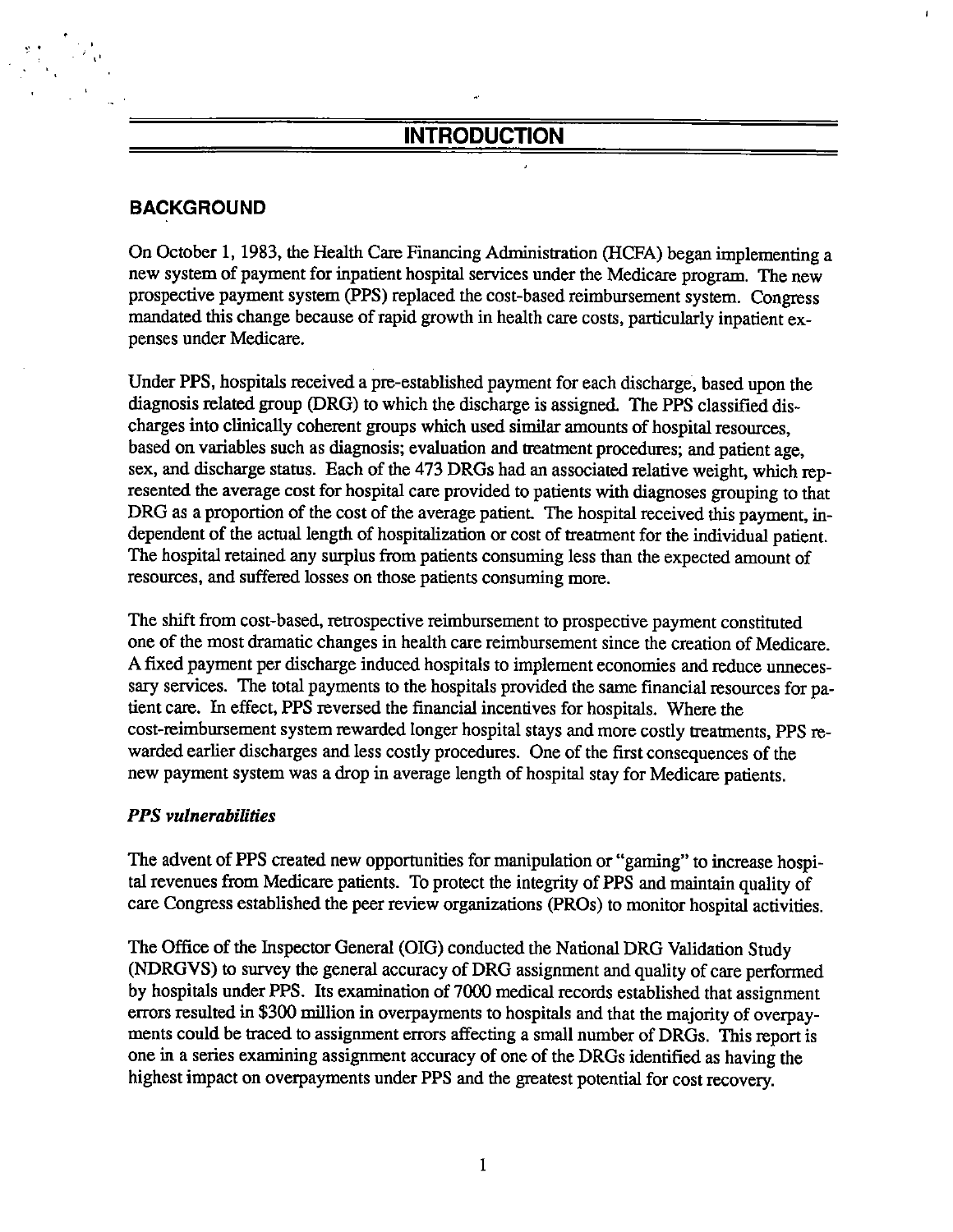The PPS gaming takes two principal forms: optimization and creep. "Optimization" strategies adhere to coding rules, but maximize hospital reimbursements by selecting the most expensive among viable alternative principal diagnoses or adding more secondary diagnoses. The PPS permits optimization, which flows from the basic incentive structure of the PPS system.

"DRG creep" results from coding practices which do not conform to coding rules. Sources of DRG creep include:

- Mis-specification: The attending physician writes an incorrect principal diagnosis (defined by the Uniform Hospital Discharge Data Set (UHDDS) as "that condition established after study to be chiefly responsible for occasioning the admission of the patient to the hospital for care"), secondary diagnoses, or procedures on the attestation sheet.
- Miscoding: The hospital assigns incorrect numeric codes to diseases or procedures correctly attested to by the attending physician.
- Resequencing: The hospital substitutes a secondary diagnosis for the correct principal diagnosis.

Auditing and review practices seek to curtail illegal creep by identifying discharges in which coding rules are misapplied or ignored.

#### **Claims processing**

Under PPS, the hospital files a claim for Medicare reimbursement upon discharging the beneficiary. At the time of discharge, the attending physician attests to the principal diagnosis which caused the patient's admission to the hospital, secondary diagnoses, and procedures (diagnostic and therapeutic) provided. The hospital translates the narrative diagnoses of the physician's attestation statement into numeric codes based on the International Classification of Diseases, Ninth Revision, Clinical Modification (ICD-9-CM), and prepares a claim. Fiscal intermediary (FI) organizations, working under contract with HCFA, enter the hospital's codes into the GROUPER computer program which assigns the appropriate DRG for reimbursement.

Hospital reimbursement is calculated by multiplying the "relative weight" of each DRG category by a standardized amount, as modified by certain hospital-specific factors. The relative weight of each DRG varies above or below 1.0000 according to the average amount of hospital resources used by patients in that diagnostic group. The higher the relative weight, the greater the reimbursement. Mis-assignment of the ICD-9-CM categories, or erroneous assignment or sequencing of patient diagnoses, can thus have significant financial implications.

#### **DRG 79**

Under the prospective payment system, the DRG 79 represents major respiratory infections such as tuberculosis, klebsiella pneumonia, pseudomonas pneumonia, staphylococcal pneumonia, and aspiration pneumonitis. It does not pay for discharges grouping to the DRGs for simple pneumonia, bronchitis, respiratory failure, chronic obstructive pulmonary disease, pleural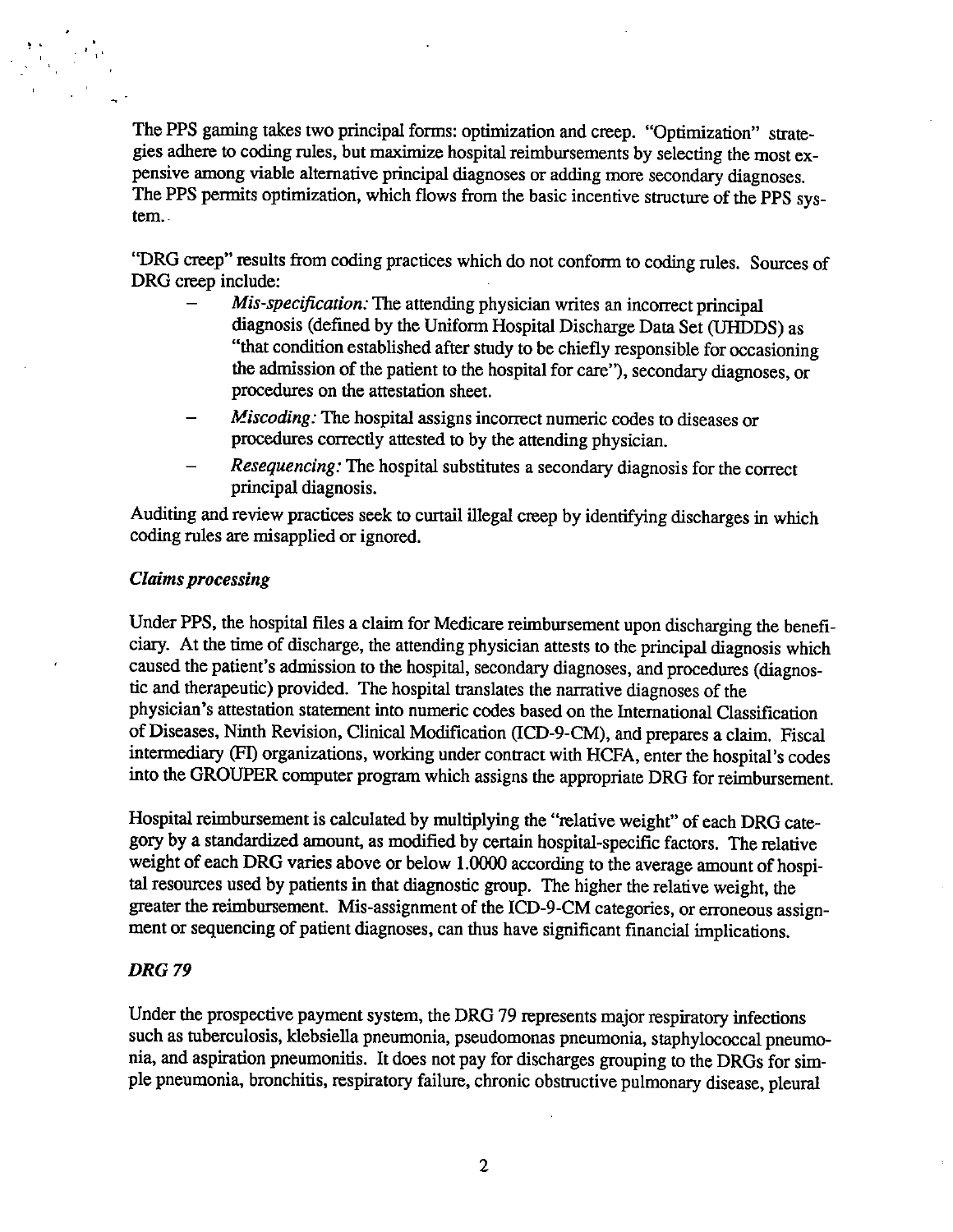effusion, or lung cancer. These DRGs may be present with superficially similar symptoms, but actually have entirely different underlying causes, prognoses, and resource consumption. Certain abscesses, parasites, and toxic injuries to the lung also fall under DRG 79.



This study examines erroneous assignment and gaming in a single DRG: 79, respiratory infection. This DRG appears particularly vulnerable to mis-assignment due to its high relative weight (1.7795) and its high ratio of overpayments. [Appendix A-1]. Subsequent to the period examined by this study and effective Fiscal Year (FY) 1988, the HCFA altered DRG 79 to delete age over 69 years as a qualifying criterion, excluded certain complication codes, and created a new DRG for ventilator patients. These changes slightly reduce the number of discharges grouping to DRG 79.

### **METHODOLOGY**

This study used a stratified two-stage sampling design based on hospitals to select medical records for review. The first stage used simple random sampling without replacement to select up to 80 hospitals in each of three beds (medium), and 300 or more beds (large). The second stage of the design employed systematic random sampling to select up to 25 DRG 79 bills from each strata for Medicare discharges between October 1, 1984 and March 31, tematic random sampling to select up to 25 DRG 79 bills from each strata for Medicare discharges between October 1, 1984 and March 31, 1985.<br>Figure 2: Sample Design  $\boxed{\bigtimes}$  <100





100-299

300+€

DRG 79 All DRGs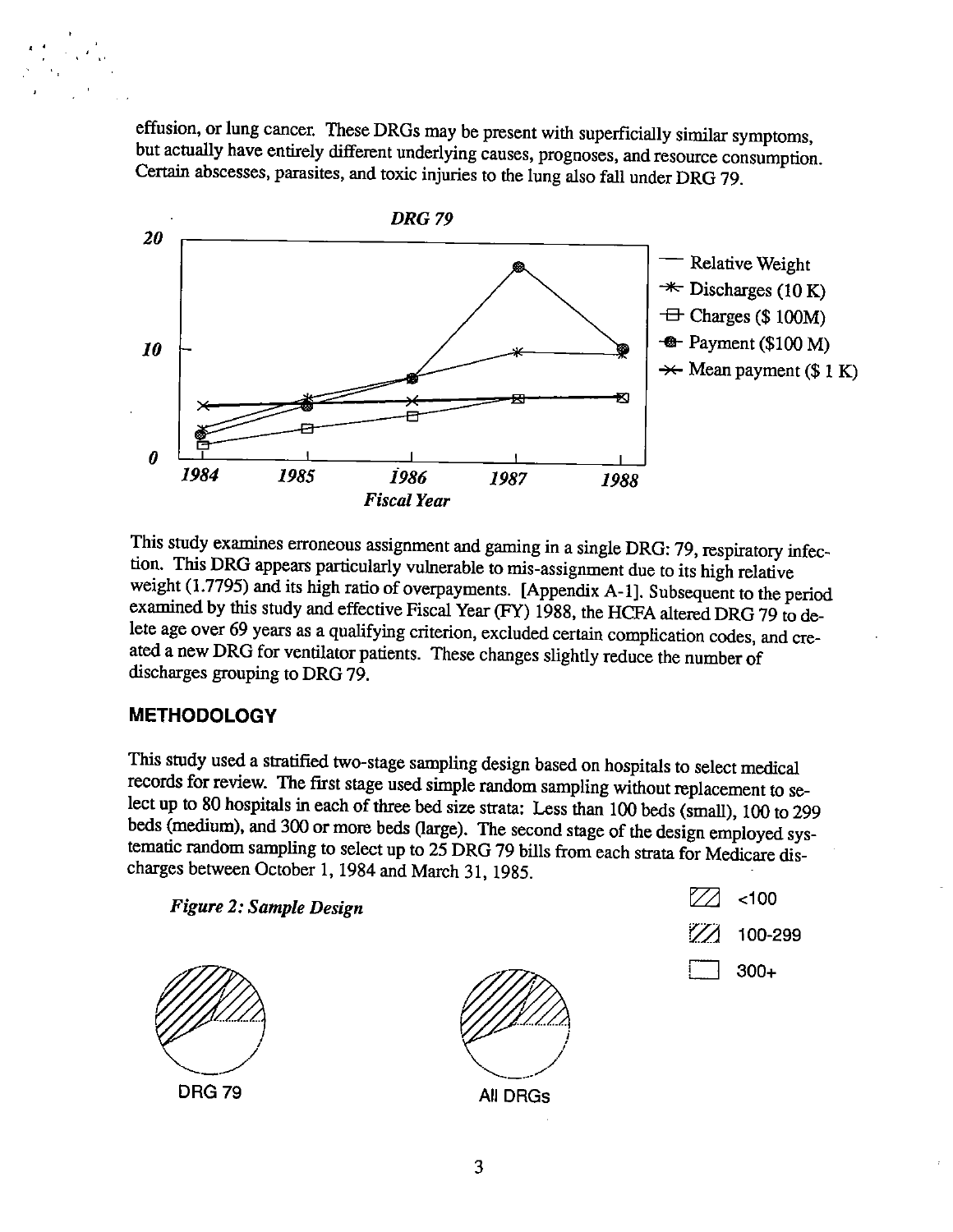The OIG contracted with the Health Data Institute (HDI) of Lexington, Massachusetts to reabstract the medical records. Upon receipt, the contractor "blinded" the ICD-9-CM codes by covering them, and assigned an identification number to each record. An Accredited Record Technician or Registered Record Administrator proficient in ICD-9-CM coding reviewed the entire record to substantiate the principal diagnosis, other diagnoses, and procedures indicated by the attending physician in the narrative attestation form. Any records which did not support the assigned DRG classification were referred to physician reviewers. The physician reviewers designated the correct Uniform Hospital Discharge Data Set principal diagnosis, and addtional diagnoses and/or proedures which were substantiated by the patient records. The GROUPER computer program processed the reabstracted ICD-9-CM codes to determine correct DRGs. A full discussion of the methodology and findings of the contractor record review is available in the final report of the National DRG Validation Study (available from DIG Public Affais).

The OIG contracted with BOTEC Analysis of Cambridge, MA to examine this data to identify sources of assignment errors and make recommendations for recovery of overpayments.

#### FINDINGS

#### Sample characteristics

In FY 1985. 56,705 of the 8.3 milion prospective payment discharges (0.7 percent) grouped to DRG 79. The National DRG Validation Study estimates that they came principally from large and medium size hospitals. In the first half of FY 1985, the 239 hospitals selected in stage-one of the sample design (the sampling frame) biled for 222 396 discharges of which 432 came from DRG 79. (Appendix A-2).



#### Figure 3: Hospital Demography

Additionally, the two-stage sample design permits calculation of separate results for Medicare beneficiaries (the probability of something happening to a person) and hospitals (the odds of an event at a particular hospital). Therefore, the appendices, tables, and charts report individual totals weighted by both discharges and hospitals.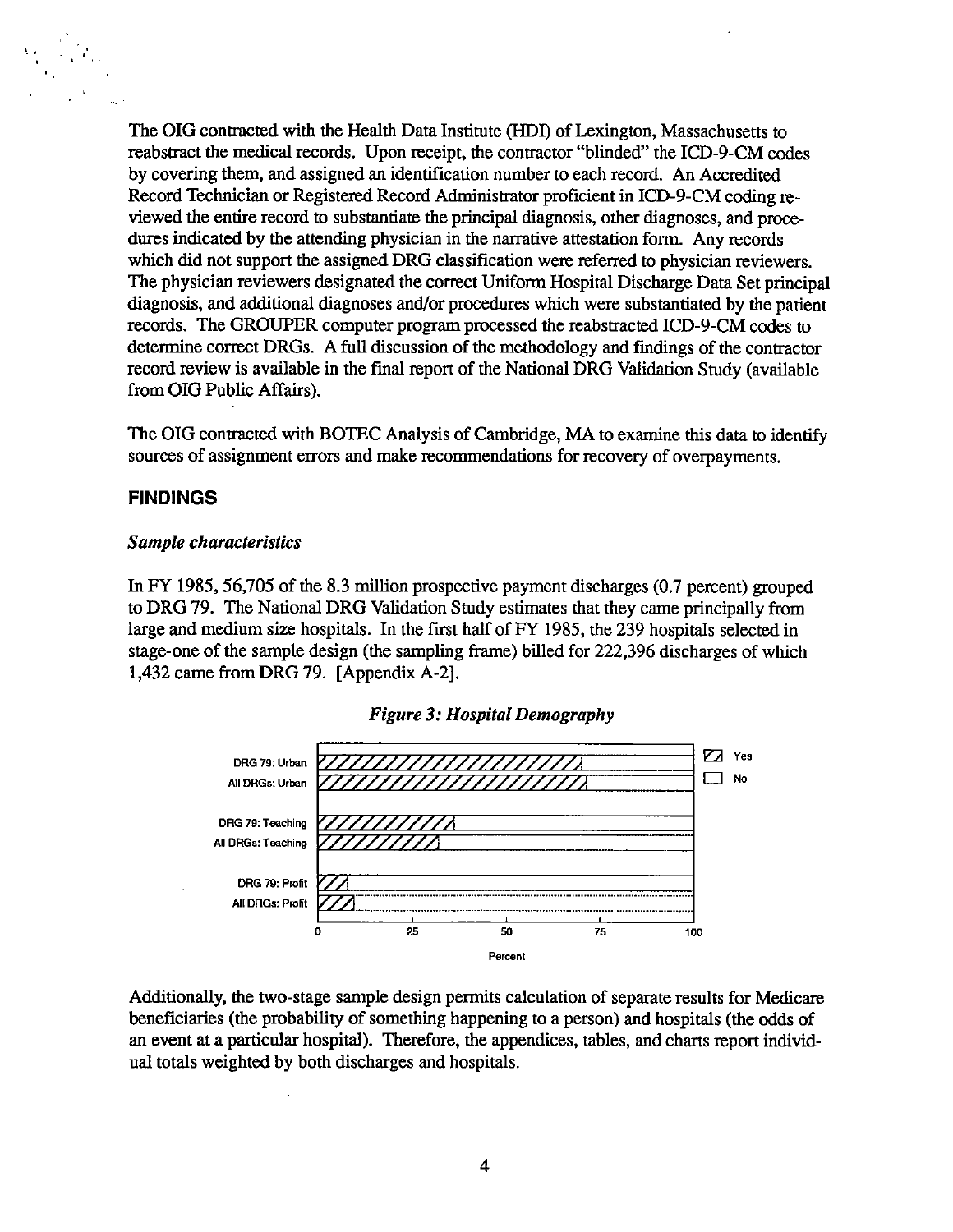The majority of DRG 79 discharges, reflected both in the sample numbers and in the discharge-weighted percentages, were from urban, nonteaching, and nonprofit hospitas. [Appendix A-3]. For each hospital type, the discharge-weighted percentage mirrored those in the National DRG Valdation Study. (Appendix A-4).

The DRG 79 discharges were, on average, older, male, longer staying, and more expensive than discharges from either the National DRG Validation Study or the Medicare population. (Appendix A-5). There were no instances of mortality in the DRG 79 sample.  $[Appendix A-6].$ 

#### Assignment errors

Weighted by dicharges, 17.2 percent of bils paid as DRG 79 grouped to a different DRG after reabstraction. Assignment errors (33.3 percent) occurred more frequently in small hospitals' bills for DRG 79 than for all DRGs (23.6 percent).

| <b>Patient Demographics</b> |               |                                                |                 |  |  |  |
|-----------------------------|---------------|------------------------------------------------|-----------------|--|--|--|
|                             | <b>DRG 79</b> | <b>National DRG</b><br><b>Validation Study</b> | All<br>Medicare |  |  |  |
| Age (years)                 | 77.5          | 73.6                                           | not available   |  |  |  |
| Sex (% male)                | 54.6          | 46.2                                           | 42.2            |  |  |  |
| LOS (days)                  | 11.1          | 7.5                                            | 7.8             |  |  |  |
| Payment (\$)                | 5205.5        | 3150.0                                         | 2985 Urban      |  |  |  |
|                             |               |                                                | 2381 Rural      |  |  |  |
| Mortality (%)               | 0.0           | 6.3                                            | not available   |  |  |  |

In hospitals of 300+ beds, the 8.0 percent, discharge-weighted rate of assignment errors for DRG 79 was less than half the 16.6 percent reported in the National DRG Validation Study. [Appendix B-1].



Urban, nonteaching, and nonprofit hospitals had significantly higher percentages of errors ordan, noncaening, and nonprofit nospitals had significantly inglied percentages of errors<br>than did their rural, teaching, and for-profit counterparts. However, as a percent of the total discharges, none had an error rate above 16 percent. Comparison to the hospital demograph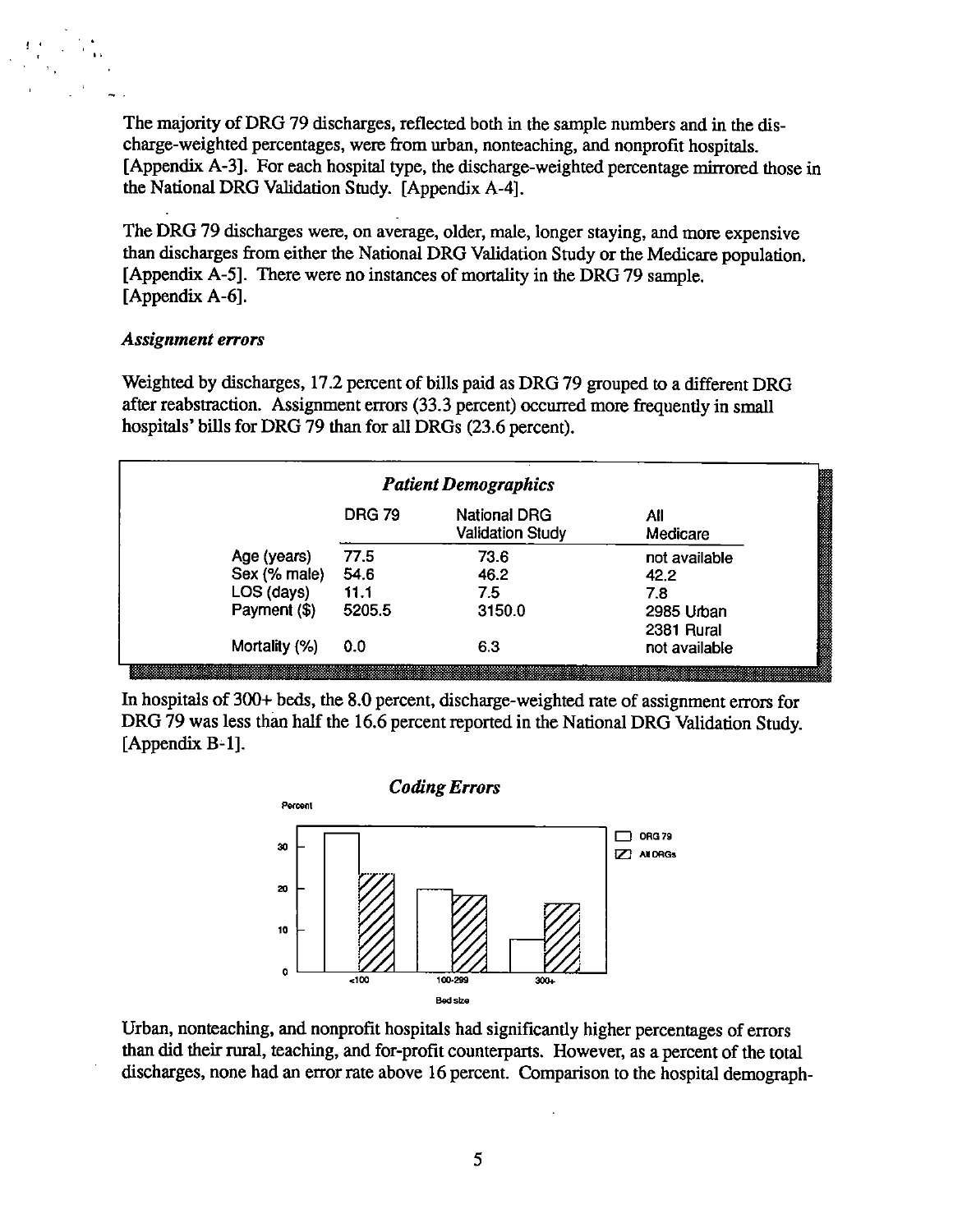ics for all discharges reveals that only urban hospitals have a higher error rate for DRG 79 than for all DRGs. [Appendix B-2].

Discharges incorrectly paid as DRG 79 had a slightly older average age (78.7 years versus 77.4 years), lower proportion of males, and much shorter lengths of stay than those assigned correctly. In the case of length of stay, the disparity was most pronounced in large hospitals where those incorrectly assigned as DRG 79 had average stays of 4.5 days while those aswhere those incorrectly assigned as DRG 79 had average stays of 4.5 days while those as-<br>signed correctly averaged stays of 13 days. In the case of average payment, in both small and<br>medium sized hospitals, payment for dis medium sized hospitals, payment for discharges assigned incorrectly exceeded payment for discharges assigned correctly. [Appendix B-3].



#### Direction of errors

As indicated, all of the errors in DRG 79 resulted in overpayments to hospitals. [Appendix C-1]. The National DRG Validation Study found that only  $61$  percent of the errors resulted in overpayments to hospitals. [Appendix C-2].

### Source of errors

The majority of errors in DRG 79 discharges occurred when hospitals incorrectly coded the discharges as DRG 79 and billed it accordingly. Only 2 of the 15 errors resulted when medical records correctly indicated a different diagnosis, but the hospital administration billed it as DRG 79 anyway. Both of the billing errors occurred in small hospitals. [Appendix D-1.]

#### Reasons for errors

Narrative errors by the attending physician caused a plurality of errors in coding to DRG 79. [Appendix E-1]. The remainder of the errors divided among miscoding, resequencing, and other types of errors. [Appendix E-2]. Resequencing errors occurred less often in DRG 79 than in the National DRG Validation Study. [Appendix E-3].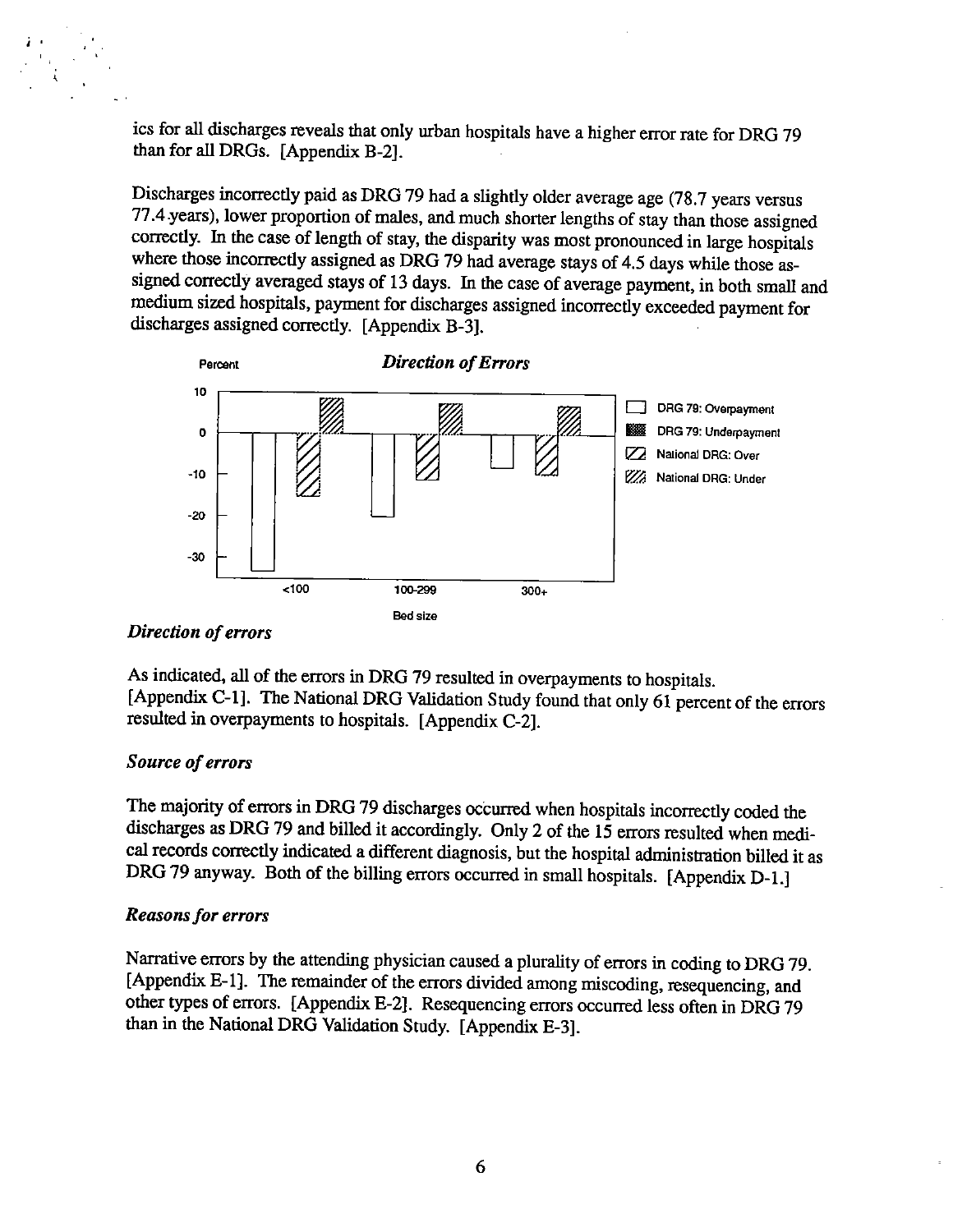

Discharges with resequencing errors proved to be significantly older than those subject to other types of errors. Discharges with resequencing errors also had substantially higher rates of payment. [Appendix E-4].

### Financial effects€

After reabstraction, the average relative weight for discharges in this sample dropped from 1.7795 to 1.5839. [Appendix F-1]. For the 74 discharges in this sample, this equalled an faggregate drop in relative weight of -14.4744. Weighted by discharges, these changes imply a 9.7 percent decrease, representing overpayments to the hospitals due to coding errors. [Appendix F-2].

Extrapolated to the entire Medicare population, errors in assignment to DRG 79 resulted in \$28.3 million of overpayments during the study year. Mid-sized hospitals were responsible for the largest share of the overpayments plies overpayments of \$77.6 million in FY 1989 and \$89.3 millon in FY 1990.  $[Appendix F-3]$ .

### Correct DRG assignment

The DRG 79 falls into Major Diagnostic Category (MDC) 04: Respiratory diseases. The coding 15 errors in this sample spread across seven MDCs. [Appendix G-1]. The MDC 03 (Ear, nose, and throat) accounted for 20.0 percent of have assigned to DRG 73: Other ear, nose and throat. This DRG has a relative weight of 0.5163, compared to the 1.7795 for DRG 79. [Appendix G-2].

Turning to principal diagnoses correctly billed to DRG 79, aspiration pneumonitis, klebsiella pneumonia, pseudomonas pneumonia, and staphylococcal pneumonia appear most frequently. Interestingly, the correct diagnoses seem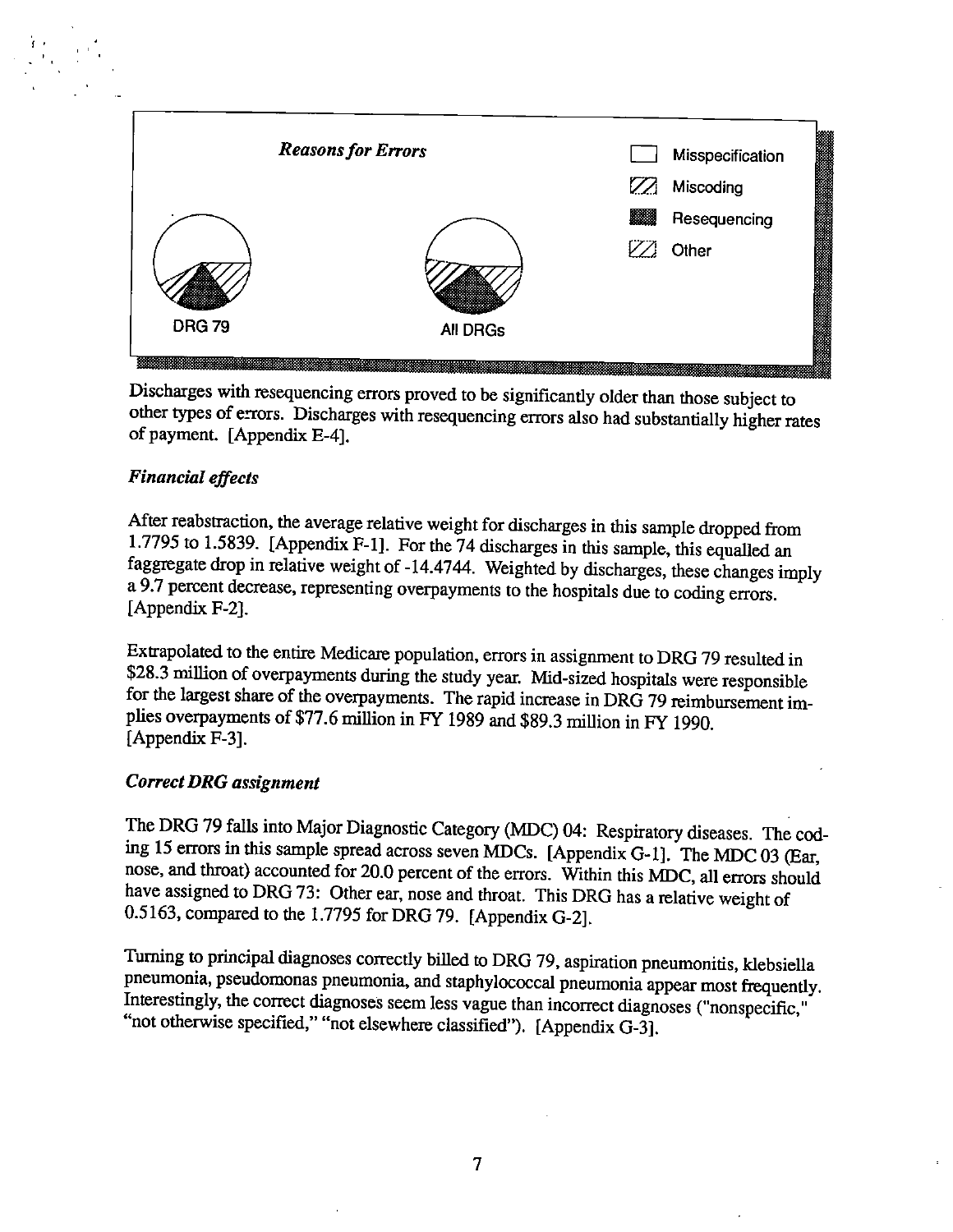



Analyzed at the level of ICD-9-CM codes, pulmonary disorders incorrectly billed as DRG 79 include bronchitis, nonspecific pneumonia, nonspecific pharyngeal disease, and foreign body lodged in the larynx. Less understandably, volume depletion, transient ischemic attack, pancreatitis, urinary tract infection, coma, and observation appear among the corrected principal diagnoses for erroneous DRG 79 bills. [Appendix G-4].

#### **Clinical review results**

Only five discharges, representing 7.8 percent of cases when weighted by discharge, were judged inappropriate ("an admission in which the care received by the patient was either not needed or did not require the use of the inpatient setting"). [Appendix H-1]. This number was less than 10.0 percent reported for all DRGs. There were no cases of premature discharges. [Appendix H-2].

Of the 74 cases in the sample, 8.9 percent evidenced "quality of care not meeting professionally recognized standards." This rate significantly exceeded the 5.5 percent of the National DRG Validation Study.

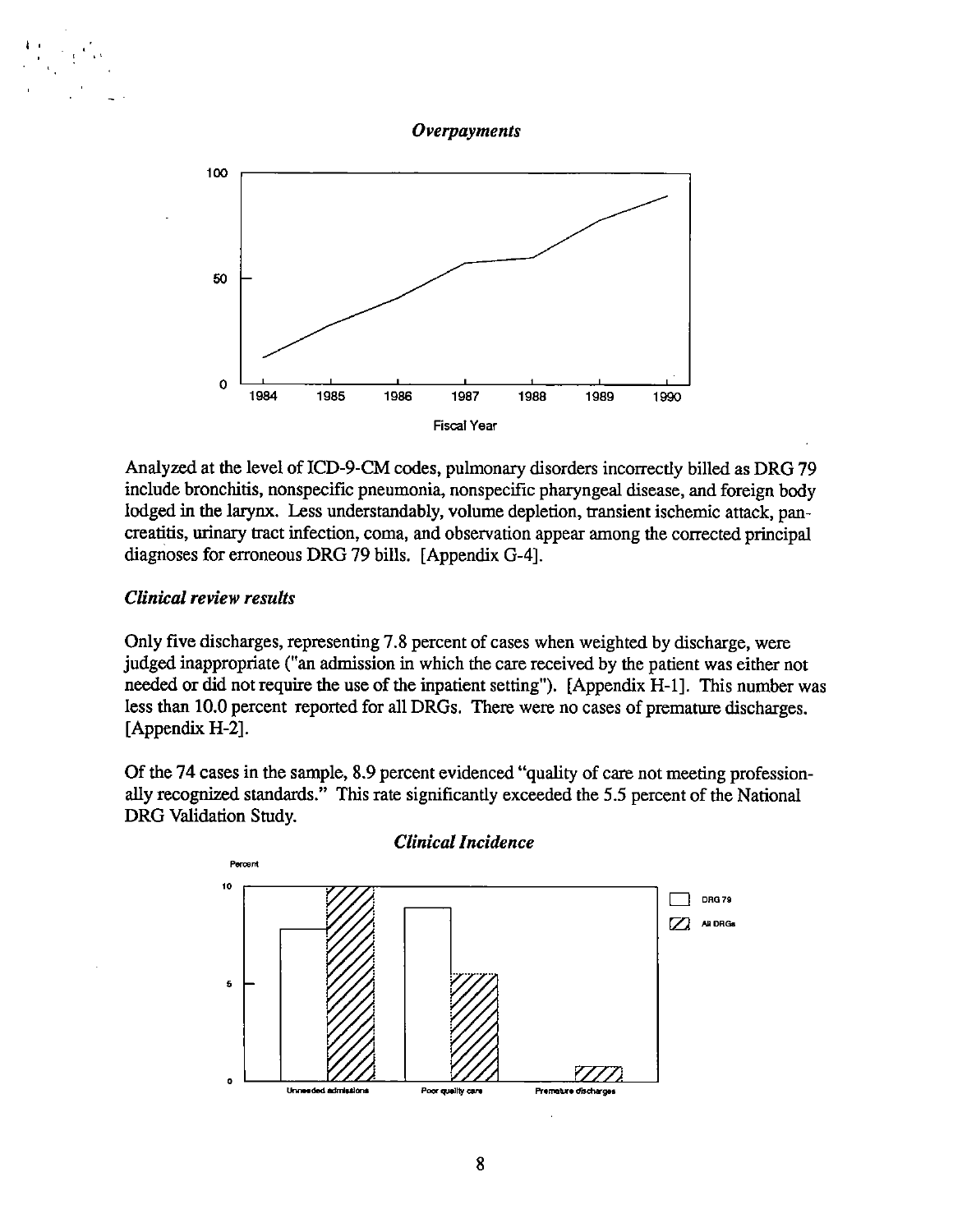### RECOMMENDATIONS

- The HCFA should direct the PROs to review more DRG 79 bills for coding accuracy.
- The HCFA should direct the PROs to educate physicians and hospitals about the proper coding of DRG 79.
- The HCFA should direct the PROs to discourage the use of unnecessarily nonspecifc disease codes in bils for respiratory diseases.

The HCFA disagrees with the first recommendation and agrees with the remaining recommendations. The Office of Inspector General modified this report in light of the HCFA comments, but continues to believe that full implementation of all its recommendations would recoup a projected \$89.3 millon in overpayments for Fiscal Year 1990.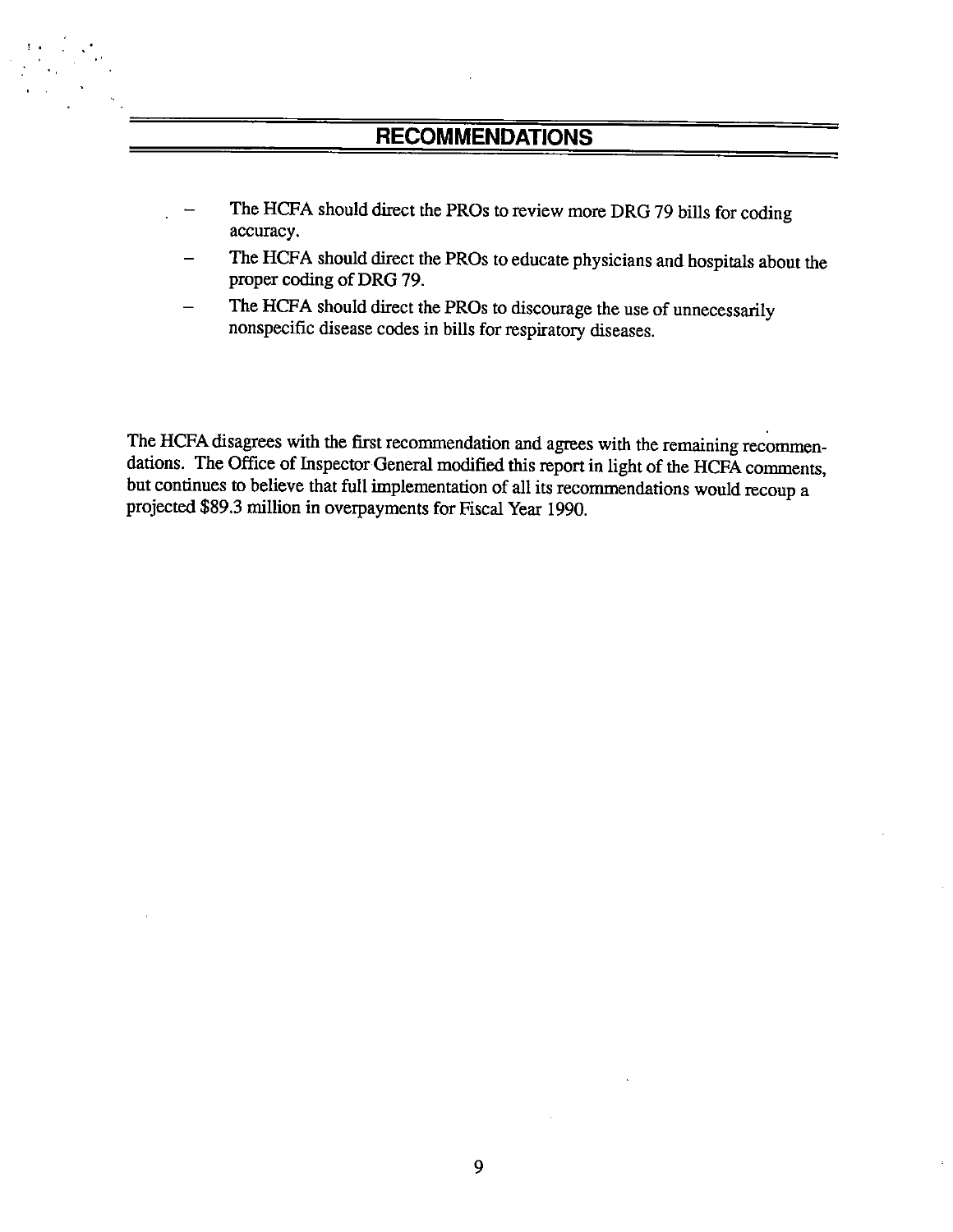# Appendix A-1: DRG 79 discharges from all PPS hospitals

| <b>Fiscal Year</b>               | 1984   | 1985   | 1986   | 1987    | 1988    |
|----------------------------------|--------|--------|--------|---------|---------|
| Relative weight                  | 1.7982 | 1.7795 | 1.8488 | 1.9344  | 2.0777  |
| Number of discharges             | 26,830 | 56,705 | 76.721 | 101.197 | 99.757  |
| Total charges (\$ million)       | 206.0  | 497.3  | 756.6  | 1,802.9 | 1.055.9 |
| Total reimbursement (\$ million) | 129.0  | 291.9  | 423.0  | 591.7   | 617.7   |
| Average reimbursement (\$)       | 4.807  | 5.148  | 5.515  | 5.847   | 6.192   |

# Appendix A-2: DRG 79 sampling frame

| Number                                                                    | Bed size                              |                                         |                                        |                                        |
|---------------------------------------------------------------------------|---------------------------------------|-----------------------------------------|----------------------------------------|----------------------------------------|
| Medicare population<br>Sampling frame<br>Sampled<br>Sampling fraction [%] | ~100<br>10,434<br>145<br>24<br>[16.6] | 100-299<br>22,398<br>423<br>25<br>[5.9] | $300+$<br>23,873<br>864<br>25<br>[2.9] | Total<br>56,705<br>1432<br>74<br>[5.2] |

# Appendix A-3: DRG 79 hospital demography

| Number      | Bed size               |              |                      |       |        | Weighted percentage |          |  |
|-------------|------------------------|--------------|----------------------|-------|--------|---------------------|----------|--|
| [Percent]   | < 100                  | 100-299      | $300+$               | Total |        | Sample Discharge    | Hospital |  |
| Urban       | [25.0]<br>6.           | [68.0]<br>17 | [92.0]<br>23         | 46    | [62.2] | [70.2]              | [49.6]   |  |
| Rurai       | 18 [75.0]              | $8$ [32.0]   | 2.<br>$\sqrt{3}$ .01 | 28    | [37.8] | [29.8]              | [50.4]   |  |
| Teaching    | $\vert 0.0 \vert$<br>0 | 9 [36.0]     | [52.0]<br>13.        | 22    | [29.7] | [36.1]              | [20.0]   |  |
| Nonteaching | 24 [ 100]              | 16 [64.0]    | 12<br>[48.0]         | 52    | [70.3] | [63.9]              | [80.0]   |  |
| Profit      | [16.7]<br>4            | 3[12.0]      | [0.0]<br>0           | 7     | [ 9.5] | [ 7.8]              | [12.5]   |  |
| Nonprofit   | [83.3]<br>20           | 22 [88.0]    | 25[100.0]            | 67    | [90.5] | [92.2]              | [87.5]   |  |
| Total       | [100]<br>24            | 25<br>[100]  | 25<br>[100]          | 74    | [100]  | [100]               | [100]    |  |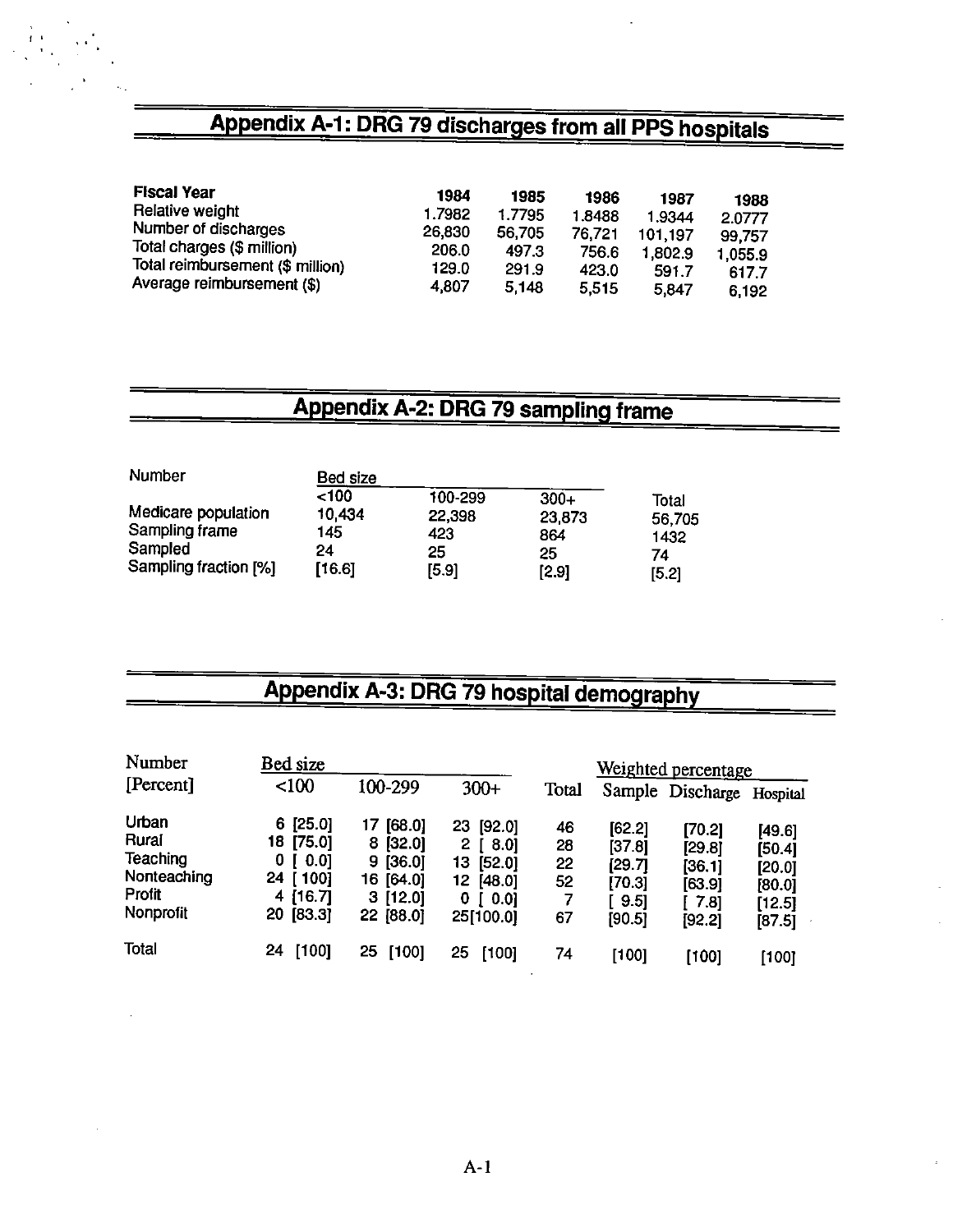### Appendix A-4: DRG 79 hospital demography comparison

| Percent       |               |      | Bed size |        |        | Weighted percentage |          |  |
|---------------|---------------|------|----------|--------|--------|---------------------|----------|--|
|               |               | 100  | 100-299  | $300+$ | Sample | Discharge           | Hospital |  |
| Urban         | <b>DRG 79</b> | 25.0 | 68.0     | 92.0   | 62.2   | 70.2                | 49.6     |  |
|               | <b>NDRGVS</b> | 19.9 | 70.2     | 94.0   | 62.0   | 71.5                | 48.0     |  |
| <b>Rural</b>  | <b>DRG 79</b> | 75.0 | 32.0     | 8.0    | 37.8   | 29.8                | 50.4     |  |
|               | <b>NDRGVS</b> | 80.1 | 29.8     | 6.0    | 38.0   | 28.5                | 52.0     |  |
| Teaching      | <b>DRG 79</b> | 0.0  | 36.0     | 52.0   | 29.7   | 36.1                | 20.0     |  |
|               | <b>NDRGVS</b> | 2.6  | 18.8     | 55.2   | 25.9   | 31.9                | 16.2     |  |
| Non-          | <b>DRG 79</b> | 100  | 64.0     | 48.0   | 70.3   | 63.9                | 80.0     |  |
| teaching      | <b>NDRGVS</b> | 97.4 | 81.2     | 44.8   | 74.1   | 68.2                | 83.8     |  |
| <b>Profit</b> | <b>DRG 79</b> | 16.7 | 12.0     | 0.0    | 9.5    | 7.8                 | 12.5     |  |
|               | <b>NDRGVS</b> | 9.2  | 17.5     | 2.5    | 9.8    | 9.4                 | 10.8     |  |
| Non-          | <b>DRG 79</b> | 83.3 | 88.0     | 100    | 90.5   | 92.2                | 87.5     |  |
| profit        | <b>NDRGVS</b> | 90.8 | 82.5     | 97.5   | 90.2   | 90.6                | 89.2     |  |

# Appendix A-5: DRG 79 patient demography

| $\sim$        | Bed size |         |        | Weighted average |                  |          |  |
|---------------|----------|---------|--------|------------------|------------------|----------|--|
|               | 100      | 100-299 | $300+$ | Sample           | <b>Discharge</b> | Hospital |  |
| Age (years)   | 81.0     | 78.8    | 75.0   | 78.2             | 77.6             | 79.3     |  |
| Sex (% male)  | 54.2     | 72.0    | 40.0   | 55.4             | 55.3             | 57.8     |  |
| LOS (days)    | 9.5      | 10.4    | 12.3   | 10.7             | 11.0             | 10.2     |  |
| Payment (\$)  | 3544     | 5177    | 5923   | 4899             | 5191             | 4452     |  |
| Mortality (%) | 8.3      | 4.0     | 24.0   | 12.0             | 13.2             | 9.4      |  |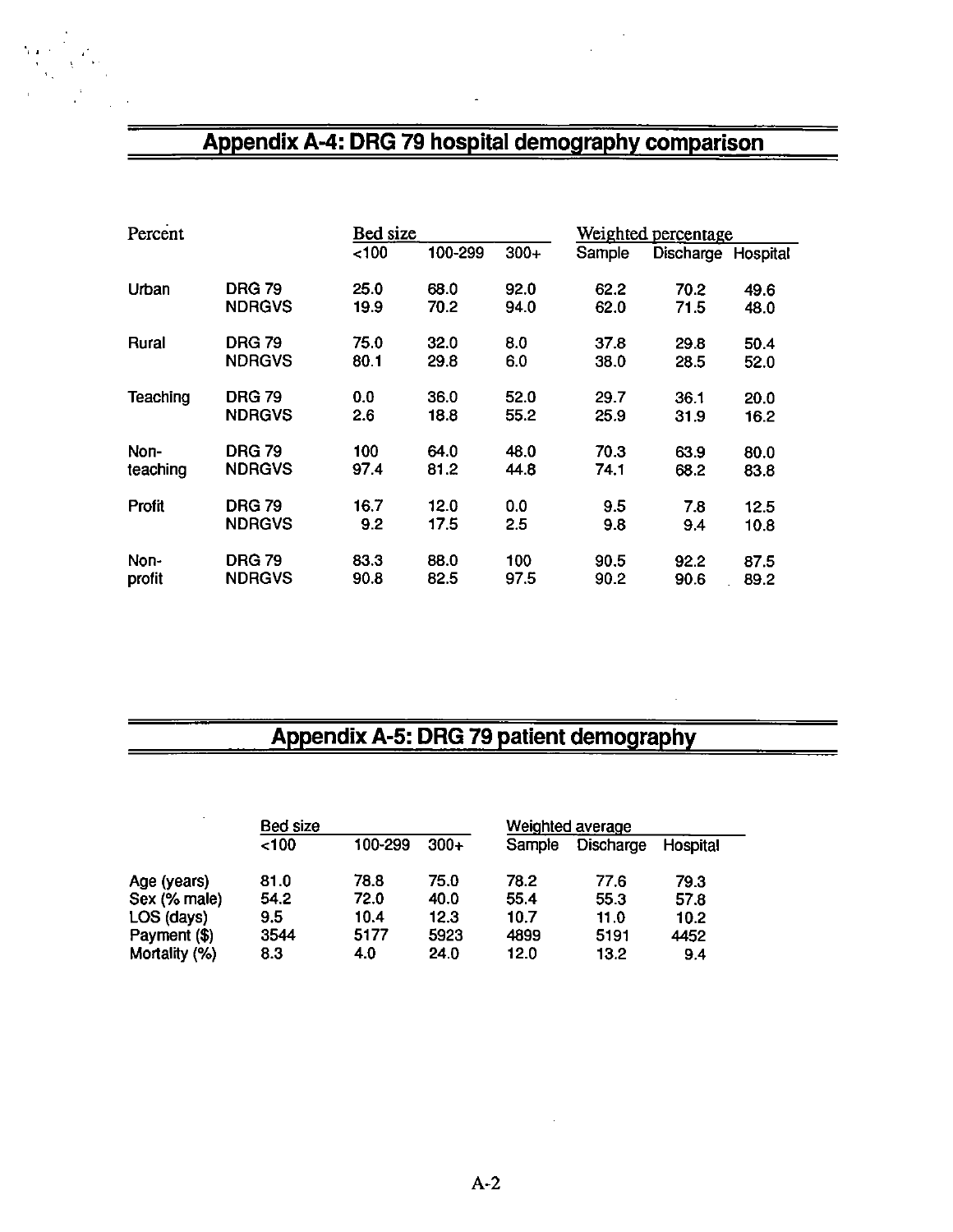### Appendix A-6: DRG 79 patient demography comparison

|                            |               |      | Bed size |        |        | Weighted average   |      |
|----------------------------|---------------|------|----------|--------|--------|--------------------|------|
|                            |               | 100  | 100-299  | $300+$ | Sample | Discharge Hospital |      |
| Age                        | <b>DRG 79</b> | 81.0 | 78.8     | 75.0   | 78.2   | 77.6               | 79.3 |
| (years)                    | <b>NDRGVS</b> | 76.2 | 74.0     | 72.2   | 74.1   | 73.6               | 74.9 |
| <b>Sex</b>                 | <b>DRG 79</b> | 54.2 | 72.0     | 40.0   | 55.4   | 55.3               | 57.8 |
| $%$ male)                  | <b>NDRGVS</b> | 43.3 | 45.4     | 48.1   | 45.7   | 46.2               | 44.8 |
| <b>LOS</b>                 | <b>DRG 79</b> | 9.5  | 10.4     | 12.3   | 10.7   | 11.0               | 10.2 |
| (days)                     | <b>NDRGVS</b> | 5.9  | 7.4      | 8.3    | 7.2    | 7.5                | 6.8  |
| Payment                    | <b>DRG 89</b> | 3544 | 5177     | 5923   | 4899   | 5191               | 4452 |
| $\left( \mathbb{S}\right)$ | <b>NDRGVS</b> | 1849 | 2923     | 3807   | 2860   | 3115               | 2508 |
| Mortality                  | <b>DRG 89</b> | 8.3  | 4.0      | 24.0   | 12.0   | 13.2               | 9.4  |
| (% )                       | <b>NDRGVS</b> | 5.6  | 6.2      | 7.0    | 6.3    | 64                 | 6.0  |

 $\overline{\phantom{a}}$ 

 $\hat{\mathcal{L}}$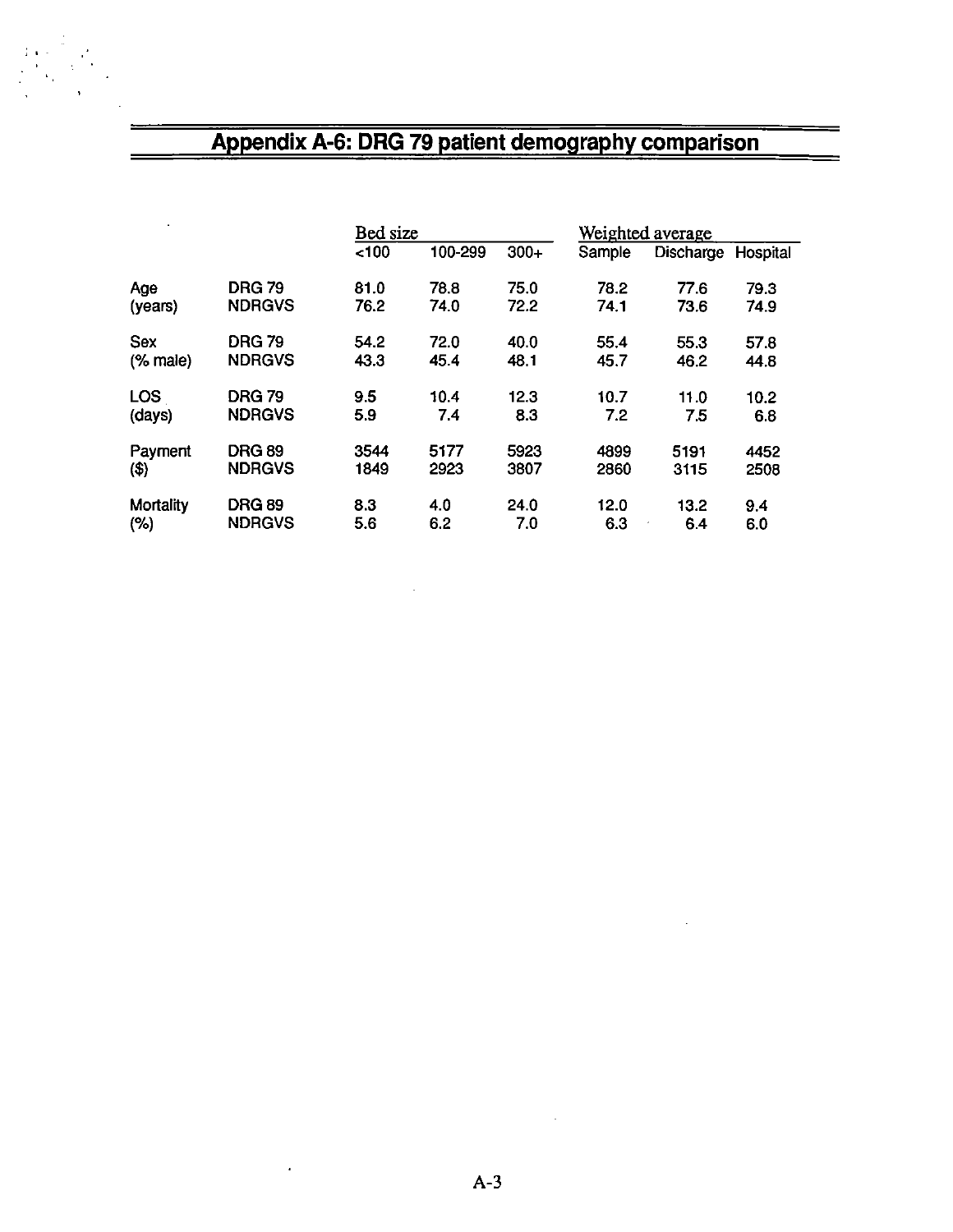### Appendix B-1: DRG 79 errors

| Number                  | Bed size                  |                                       |                           |                    |                  | Weighted percentage |                           |
|-------------------------|---------------------------|---------------------------------------|---------------------------|--------------------|------------------|---------------------|---------------------------|
| [Percent]               | < 100                     | 100-299                               | $300+$                    | Total              |                  |                     | Sample Discharge Hospital |
| Urban<br>Rural          | 4 [66.7]<br>4 [22.2]      | [23.5]<br>4<br>[12.5]                 | 8.7<br>2<br>0<br>0.0]     | 10<br>5            | [21.7]<br>[17.9] | [25.2]<br>[9.0]     | [43.5]<br>[15.5]          |
| Teaching<br>Nonteaching | 8 [33.3]                  | [33.3]<br>З<br>[12.5]<br>$\mathbf{2}$ | [0.0]<br>0<br>[16.7]<br>2 | З<br>12            | [13.6]<br>[23.1] | [13.2]<br>[18.1]    | [10.9]<br>[23.9]          |
| Profit<br>Nonprofit     | $2$ [50.0]<br>[30.0]<br>6 | [0.0]<br>0<br>5<br>[22.7]             | $8.0$ ]<br>2              | $\mathbf{2}$<br>13 | [28.6]<br>[19.4] | [9.2]<br>[17.9]     | [25.8]<br>[24.1]          |
| Total                   | 8 [33.3]                  | 5.<br>$[20.0]$                        | [ 8.0]<br>2               | 15                 | [20.3]           | [17.4]              | [25.0]                    |

### Appendix B-2: DRG 79 errors comparison

| Percent  |                                | <b>Bed size</b> |              |             |              | Weighted percentage |              |  |
|----------|--------------------------------|-----------------|--------------|-------------|--------------|---------------------|--------------|--|
|          |                                | 100             | 100-299      | $300+$      | Sample       | Discharge           | Hospital     |  |
| Urban    | <b>DRG 79</b>                  | 66.7            | 23.5         | 8.7         | 21.7         | 25.2                | 43.5         |  |
|          | <b>NDRGVS</b>                  | 22.5            | 19.3         | 16.2        | 18.0         | 17.6                | 20.4         |  |
| Rural    | <b>DRG 79</b>                  | 22.2            | 12.5         | 0.0         | 17.9         | 9.0                 | 15.5         |  |
|          | <b>NDRGVS</b>                  | 23.9            | 16.6         | 22.5        | 21.9         | 20.9                | 21.3         |  |
| Teaching | <b>DRG 79</b><br><b>NDRGVS</b> | 20.0            | 33.3<br>20.9 | 0.0<br>15.8 | 13.6<br>17.4 | 13.2<br>17.2        | 10.9<br>19.6 |  |
| Non-     | <b>DRG 79</b>                  | 33.3            | 12.5         | 16.7        | 23.1         | 18.1                | 23.9         |  |
| teaching | <b>NDRGVS</b>                  | 23.7            | 17.9         | 17.6        | 20.2         | 19.2                | 20.9         |  |
| Profit   | <b>DRG 79</b><br><b>NDRGVS</b> | 50.0<br>23.8    | 0.0<br>18.9  | 18.3        | 28.6<br>20.3 | 9.2<br>19.7         | 25.8<br>21.3 |  |
| Non-     | <b>DRG 79</b>                  | 30.0            | 22.7         | 80          | 19.4         | 17.9                | 24.1         |  |
| profit   | <b>NDRGVS</b>                  | 23.6            | 18.4         | 16.5        | 19.4         | 18.5                | 20.8         |  |
| Total    | <b>DRG 79</b>                  | 33.3            | 20.0         | 8.0         | 20.3         | 17.4                | 25.0         |  |
|          | <b>NDRGVS</b>                  | 23.6            | 18.5         | 16.6        | 19.5         | 18.6                | 20.8         |  |

 $\mathcal{A}$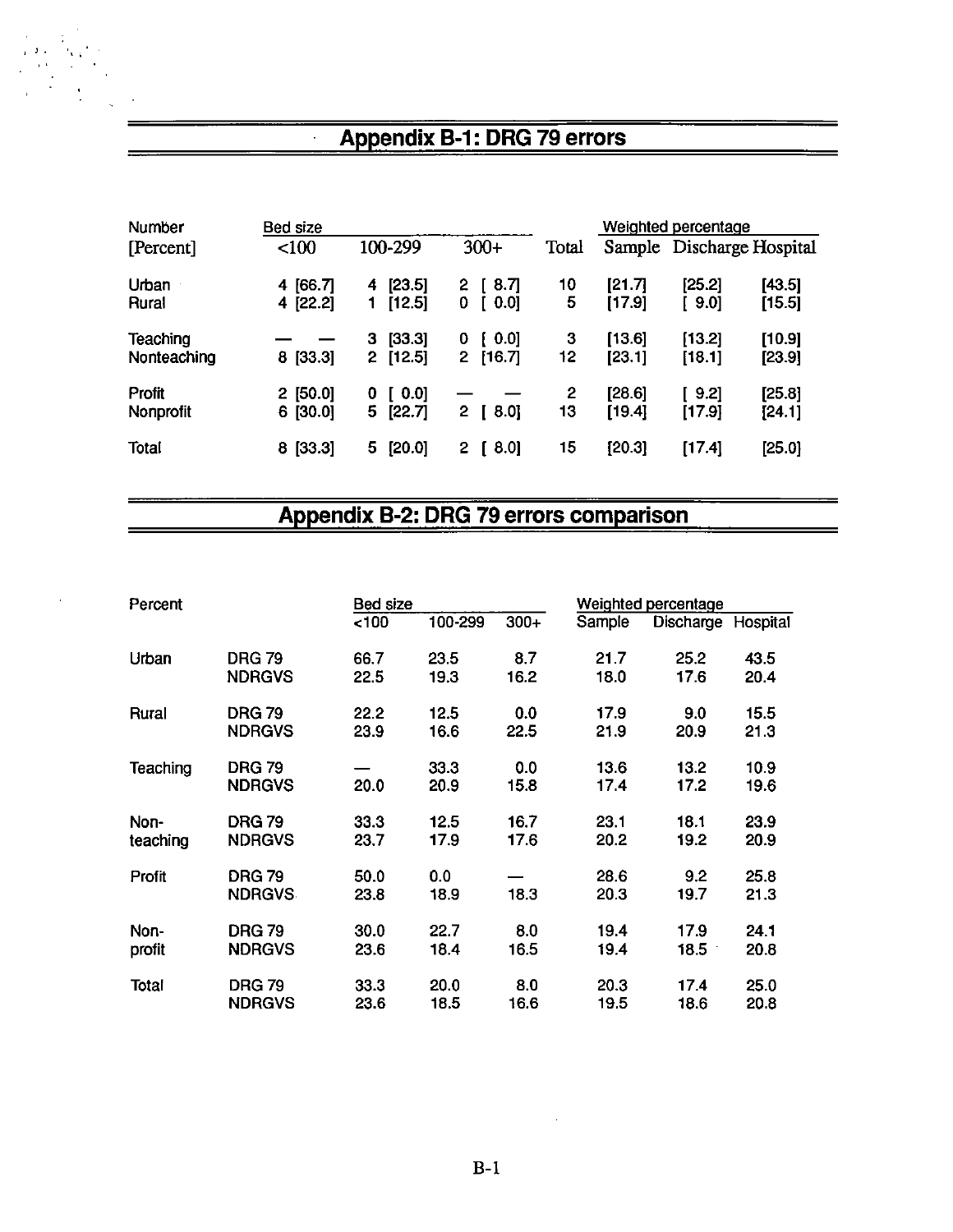## Appendix B-3: DRG 79 errors by patient demography

 $\ddot{\phantom{0}}$ 

| ٠          |           |      | <b>Bed size</b> |        |        | Weighted average |          |  |
|------------|-----------|------|-----------------|--------|--------|------------------|----------|--|
|            |           | <100 | 100-299         | $300+$ | Sample | Discharge        | Hospital |  |
| Age        | Correct   | 79.4 | 78.1            | 75.3   | 77.4   | 77.2             | 78.3     |  |
| (years)    | Incorrect | 84.0 | 81.8            | 71.0   | 81.5   | 77.7             | 81.2     |  |
| <b>Sex</b> | Correct   | 50.0 | 75.0            | 43.5   | 55.9   | 57.1             | 57.1     |  |
| $%$ male)  | Incorrect | 62.5 | 60.0            | 0.0    | 53.3   | 35.2             | 51.8     |  |
| <b>LOS</b> | Correct   | 9.5  | 11.3            | 13.0   | 11.4   | 11.7             | 10.6     |  |
| (days)     | Incorrect | 9.4  | 7.0             | 4.5    | 7.9    | 6.4              | 7.8      |  |
| Payment    | Correct   | 3303 | 4985            | 5933   | 4899   | 5075             | 4267     |  |
| $(\$)$     | Incorrect | 4026 | 5941            | 5812   | 4903   | 5534             | 4933     |  |
| Mortality  | Correct   | 12.5 | 0.0             | 17.4   | 10.2   | 9.6              | 9.2      |  |
| (% )       | Incorrect | 0.0  | 20.0            | 100.0  | 20.0   | 50.0             | 22.3     |  |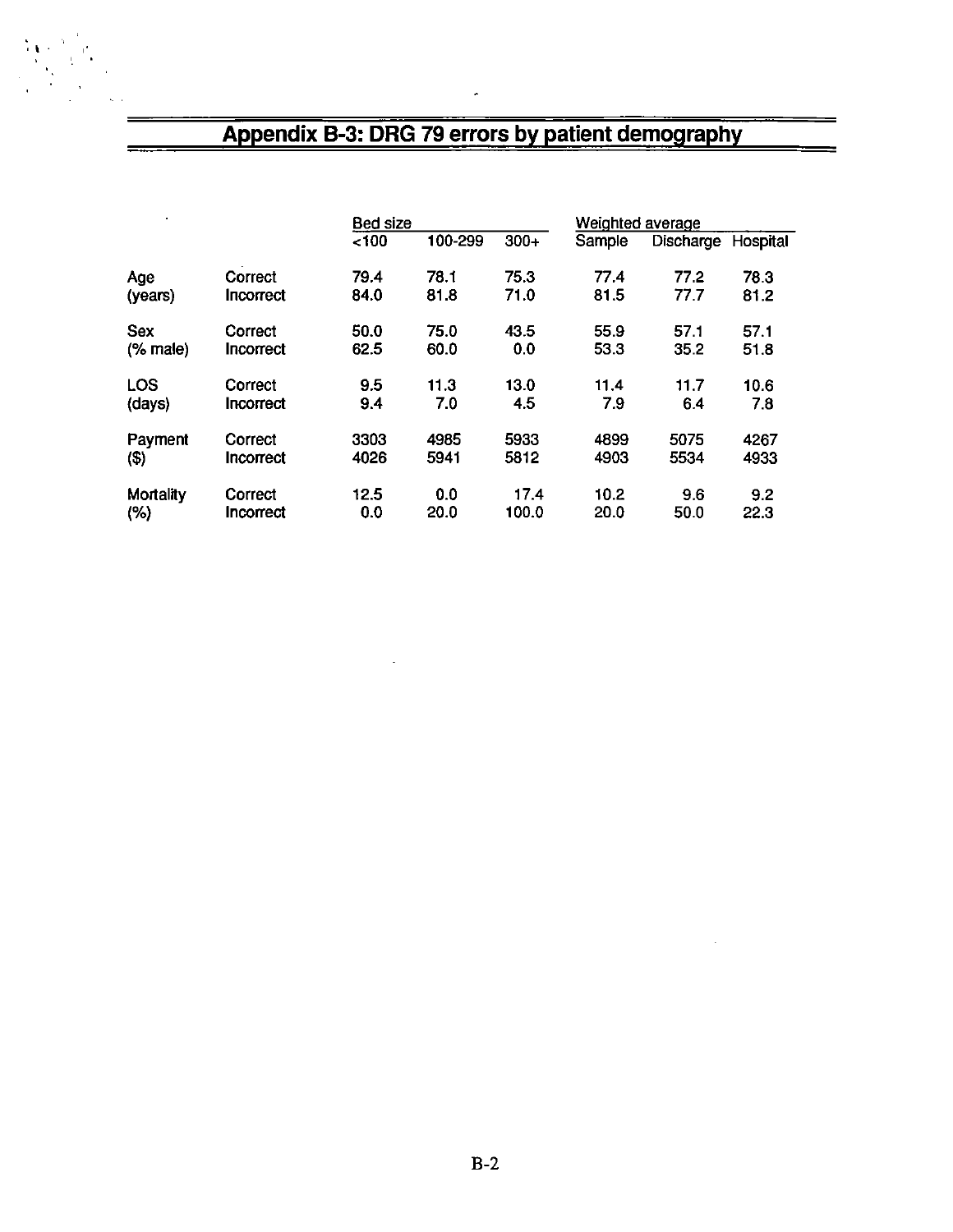### Appendix C-1: DRG 79 direction of errors

| Number of                  | Bed size               | Weighted percentage    |             |         |                |                |                |
|----------------------------|------------------------|------------------------|-------------|---------|----------------|----------------|----------------|
| overpayments<br>[Percent]  | 100 <sub>o</sub>       | 100-299                | $300+$      | Total   | Sample         | Discharge      | Hospital       |
| Urban<br>Rural             | 4 [100.0]<br>4 [100.0] | 4 [100.0]<br>1 [100.0] | 2[100.0]    | 10<br>5 | [100]<br>[100] | [100]<br>[100] | [100]<br>[100] |
| Teaching<br>Nonteaching    | 8 [100.0]              | 3[100.0]<br>2[100.0]   | $2$ [100.0] | 3<br>12 | [100]<br>[100] | [100]<br>[100] | [100]<br>[100] |
| <b>Profit</b><br>Nonprofit | 2 [100.0]<br>6 [100.0] | 5 [100.0]              | $2$ [100.0] | 2<br>13 | [100]<br>[100] | [100]<br>[100] | [100]<br>[100] |
| <b>Total</b>               | 8 [100.0]              | 5[100.0]               | 2[100.0]    | 15      | [100]          | [100]          | [100]          |

# Appendix C-2: DRG 79 direction of errors comparison

| Percent  |               |       | Bed size |        |        | <b>Weighted percentage</b> |          |  |
|----------|---------------|-------|----------|--------|--------|----------------------------|----------|--|
|          |               | 100   | 100-299  | $300+$ | Sample | Discharge                  | Hospital |  |
| Urban    | <b>DRG 79</b> | 100.0 | 100.0    | 100.0  | 100    | 100                        | 100      |  |
|          | <b>NDRGVS</b> | 53.9  | 60.4     | 57.0   | 58.0   | 57.8                       | 56.5     |  |
| Rural    | <b>DRG 79</b> | 100.0 | 100.0    |        | 100    | 100                        | 100      |  |
|          | <b>NDRGVS</b> | 66.5  | 57.6     | 65.6   | 64.7   | 62.6                       | 63.5     |  |
| Teaching | <b>DRG 79</b> |       | 100.0    |        | 100    | 100                        | 100      |  |
|          | <b>NDRGVS</b> | 66.7  | 59.6     | 56.6   | 57.9   | 59.6                       | 62.8     |  |
| Non-     | <b>DRG 79</b> | 100.0 | 100.0    | 100.0  | 100    | 100                        | 100      |  |
| teaching | <b>NDRGVS</b> | 64.1  | 59.7     | 59.0   | 61.7   | 60.2                       | 61.9     |  |
| Profit   | <b>DRG 79</b> | 100.0 |          |        | 100    | 100                        | 100      |  |
|          | <b>NDRGVS</b> | 68.0  | 55.7     | 63.6   | 60.7   | 61.3                       | 63.3     |  |
| Non-     | <b>DRG 79</b> | 100.0 | 100.0    | 100.0  | 100    | 100                        | 100      |  |
| profit   | <b>NDRGVS</b> | 63.7  | 60.5     | 57.6   | 60.9   | 59.9                       | 61.6     |  |
| Total    | <b>DRG 79</b> | 100.0 | 100.0    | 100.0  | 100    | 100                        | 100      |  |
|          | <b>NDRGVS</b> | 64.1  | 59.6     | 57.7   | 60.8   | 59.6                       | 61.6     |  |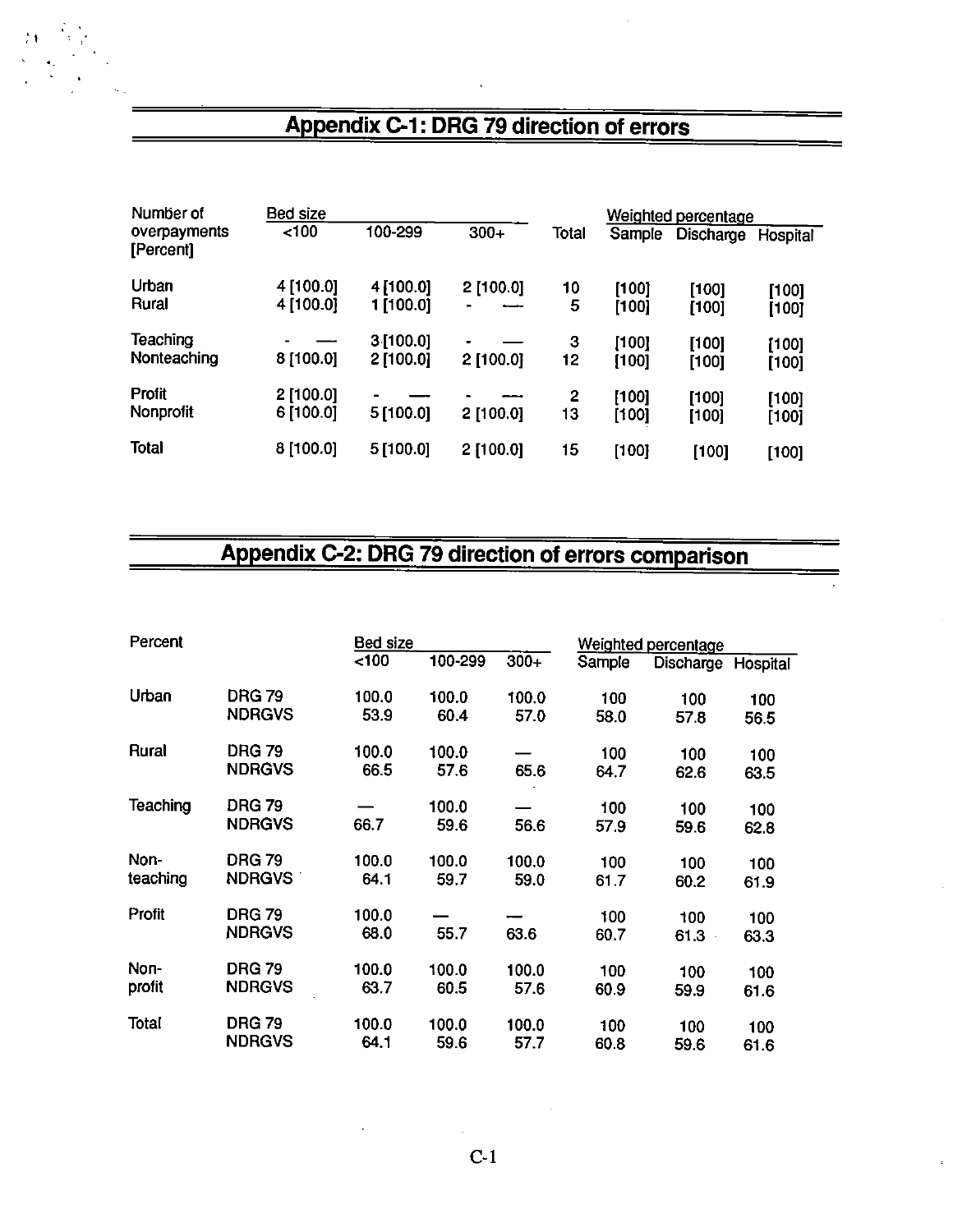# Appendix C-3: DRG 79 direction of errors by patient demography

L.

|                          |                     | <b>Bed size</b> |         |        | Weighted percentage |           |          |
|--------------------------|---------------------|-----------------|---------|--------|---------------------|-----------|----------|
|                          |                     | < 100           | 100-299 | $300+$ | Sample              | Discharge | Hospital |
| Age<br>(years)           | Overpay<br>Underpay | 84.0            | 81.8    | 71.0   | 81.5<br>$-$         | 77.7      | 81.2     |
| Sex<br>$%$ male)         | Overpay<br>Underpay | 62.5            | 60.0    | 0.0    | 53.3                | 35.2      | 51.8     |
| LOS<br>(days)            | Overpay<br>Underpay | 9.4<br>--       | 7.0     | 4.5    | 7.9                 | 6.4       | 7.8      |
| Payment<br>(3)           | Overpay<br>Underpay | 4026            | 5941    | 5812   | 4903                | 5534      | 4933     |
| <b>Mortality</b><br>(% ) | Overpay<br>Underpay | 0.0             | 20.0    | 100.0  | 20.0                | 50.0      | 22.3     |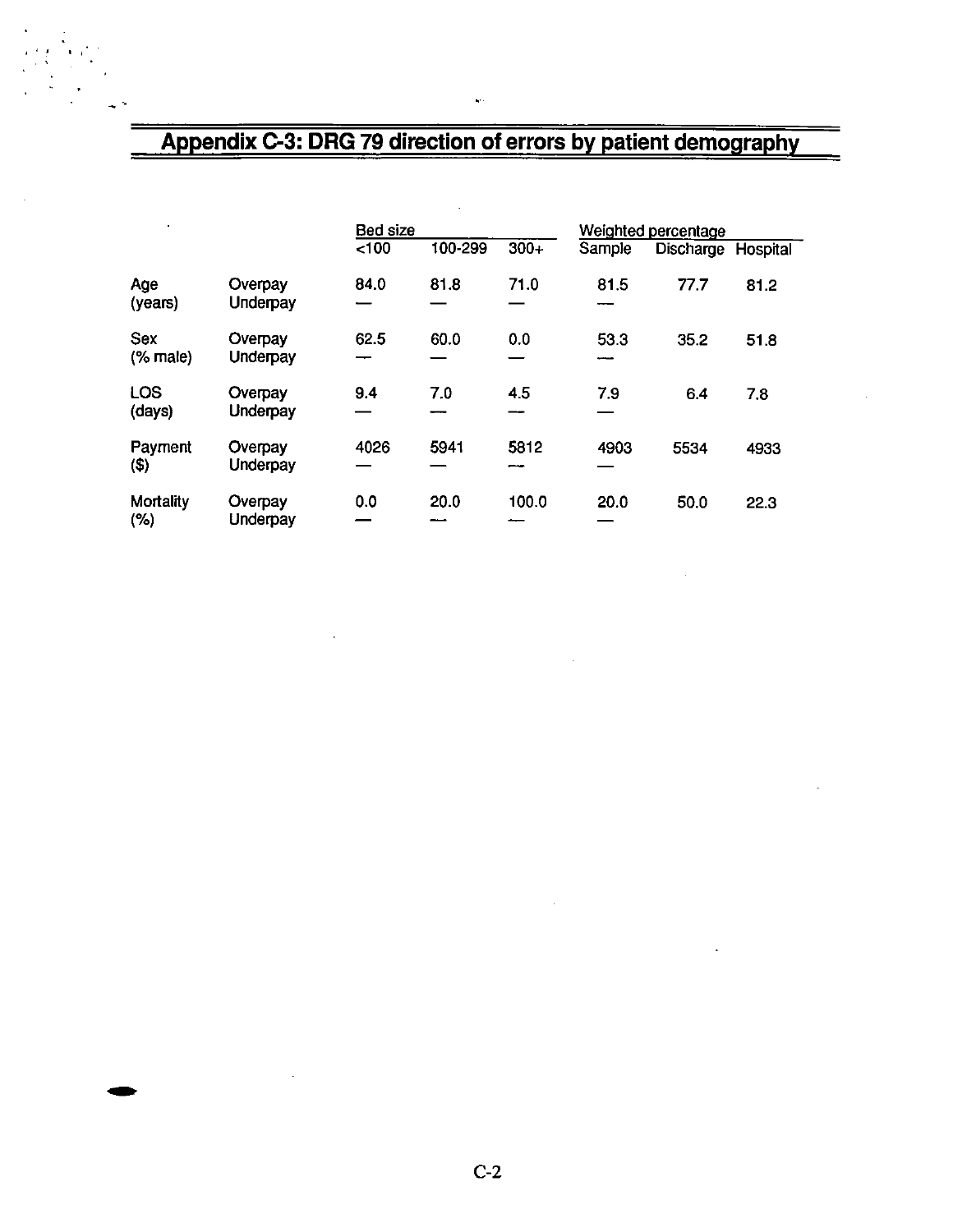# Appendix D-1: DRG 79 hospital department making error

×

| Coding department       | Bed size            |                       |          | Weighted percentage |                   |                    |                           |
|-------------------------|---------------------|-----------------------|----------|---------------------|-------------------|--------------------|---------------------------|
| errors [Percent]        | < 100               | 100-299               | $300+$   | Total               |                   |                    | Sample Discharge Hospital |
| Urban<br>Rural          | 3[75.0]<br>3[75.0]  | 4[100.0]<br>1 [100.0] | 2[100.0] | 9<br>4              | [90.0]<br>[80.0]  | [95.4]<br>[53.3]   | [87.1]<br>[71.3]          |
| Teaching<br>Nonteaching | 6 [75.0]            | 3[100.0]<br>2[100.0]  | 2[100.0] | 3<br>10             | [100.0]<br>[83.3] | $[39.5]$<br>[95.4] | [32.6]<br>[87.1]          |
| Profit<br>Nonprofit     | 1 [50.0]<br>5[83.3] | 5[100.0]              | 2[100.0] | 12                  | [50.0]<br>[92.3]  | [9.2]<br>[96.9]    | [25.8]<br>[91.4]          |
| Total                   | 6 [75.0]            | 5[100.0]              | 2[100.0] | 13                  | [86.7]            | [95.4]             | [87.1]                    |

Balance of errors made by hospital billing department.

# Appendix D-2: DRG 79 hospital department making error comparison

| Percent of errors by |                                |              | Bed size      |               |              | Weighted percentage |              |  |
|----------------------|--------------------------------|--------------|---------------|---------------|--------------|---------------------|--------------|--|
| coding department    |                                | 100          | 100-299       | $300+$        | Sample       | Discharge Hospital  |              |  |
| Urban                | <b>DRG 79</b>                  | 75.0         | 100.0         | 100.0         | 90.0         | 95.4                | 87.1         |  |
|                      | <b>NDRGVS</b>                  | 89.2         | 88.8          | 90.6          | 89.7         | 89.7                | 89.3         |  |
| Rural                | <b>DRG 79</b>                  | 75.0         | 100.0         |               | 80.0         | 53.3                | 71.3         |  |
|                      | <b>NDRGVS</b>                  | 94.5         | 95.8          | 90.6          | 94.5         | 93.3                | 94.3         |  |
| Teaching             | <b>DRG 79</b><br><b>NDRGVS</b> | 91.7         | 100.0<br>92.6 | 89.2          | 100<br>90.3  | 39.5<br>91.0        | 32.6<br>91.6 |  |
| Non-<br>teaching     | <b>DRG 79</b><br><b>NDRGVS</b> | 75.0<br>93.5 | 100.0<br>90.2 | 100.0<br>92.3 | 83.3<br>92.2 | 95.4<br>91.8        | 87.1<br>92.2 |  |
| Profit               | <b>DRG 79</b><br><b>NDRGVS</b> | 50.0<br>86.0 | 92.4          | 81.8          | 50.0<br>89.3 | 9.2<br>86.5         | 25.8<br>87.4 |  |
| Nonprofit            | <b>DRG 79</b><br><b>NDRGVS</b> | 83.3<br>94.3 | 100.0<br>90.3 | 100.0<br>90.9 | 92.3<br>92.1 | 96.9<br>91.4        | 91.4<br>92.5 |  |
| Total                | <b>DRG 79</b><br><b>NDRGVS</b> | 75.0<br>93.5 | 100.0<br>90.7 | 100.0<br>90.6 | 86.7<br>91.7 | 95.4<br>91.2        | 87.1<br>92.1 |  |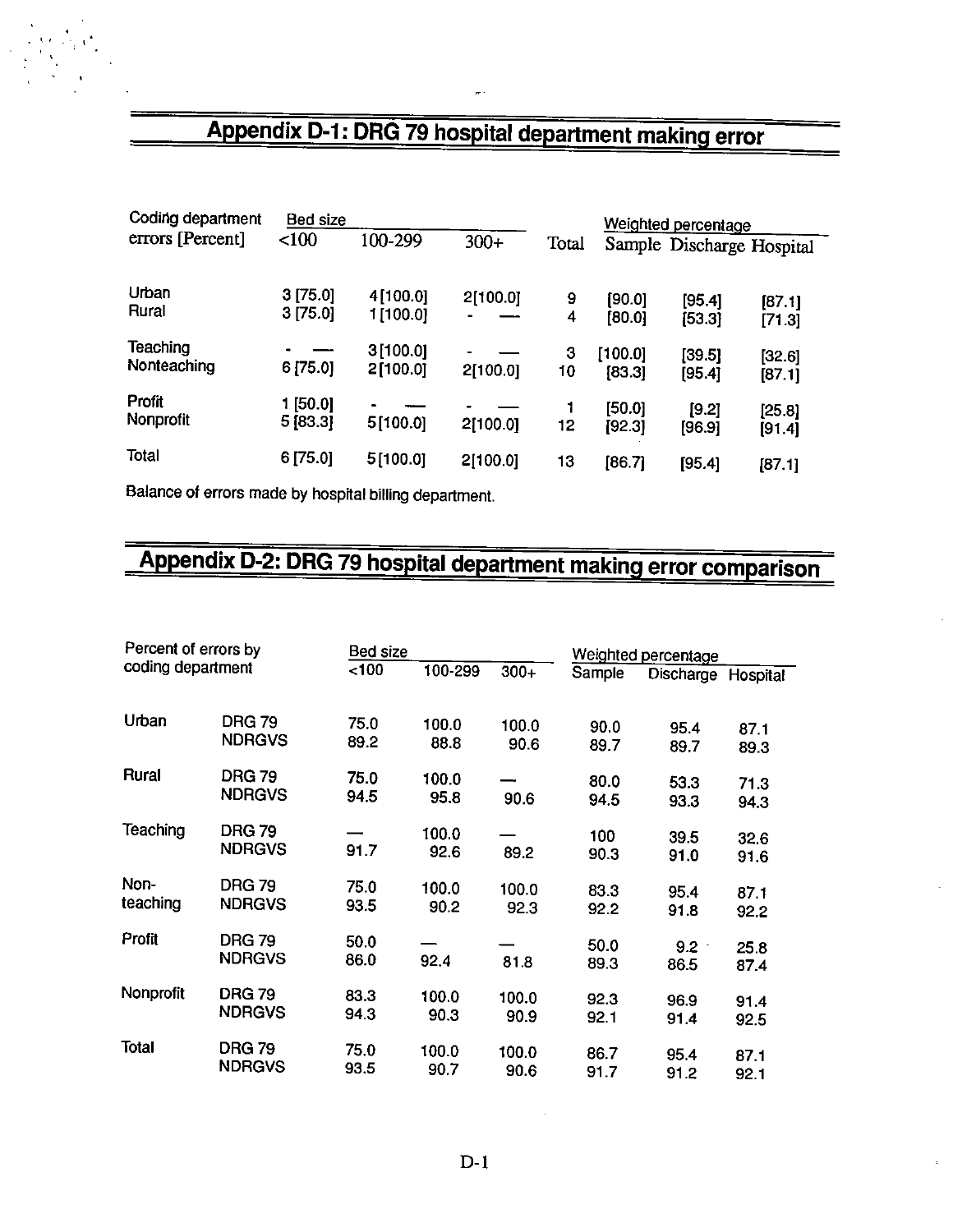# Appendix D-3: DRG 79 hospital department making error by patient<br>demography

|                      |                          | <b>Bed size</b> |             |        |              | Weighted average |              |  |
|----------------------|--------------------------|-----------------|-------------|--------|--------------|------------------|--------------|--|
|                      |                          | 100             | 100-299     | $300+$ | Sample       | Discharge        | Hospital     |  |
| Age<br>(years)       | Coding<br><b>Billing</b> | 82.3<br>89.0    | 81.8        | 71.0   | 80.4<br>89.0 | 773<br>16.4      | 80.4<br>45.9 |  |
| Sex<br>(% male)      | Coding<br><b>Billing</b> | 50.0<br>100.0   | 60.0        | 0.0    | 46.2<br>100  | 32.9<br>18.4     | 45.4<br>51.6 |  |
| <b>LOS</b><br>(days) | Coding<br><b>Billing</b> | 9.7<br>8.5      | 7.0         | 4.5    | 7.8<br>8.5   | 6.4<br>1.6       | 8.0<br>4.4   |  |
| Payment<br>(3)       | Coding<br><b>Billing</b> | 4061<br>3921    | 5941<br>--- | 5812   | 5054<br>3921 | 5541<br>722      | 4951<br>2023 |  |
| Mortality<br>(% )    | Coding<br><b>Billing</b> | 0.0<br>0.0      | 20.0        | 100.0  | 40.0<br>0.0  | 50.0<br>0.0      | 22.3<br>0.0  |  |

t.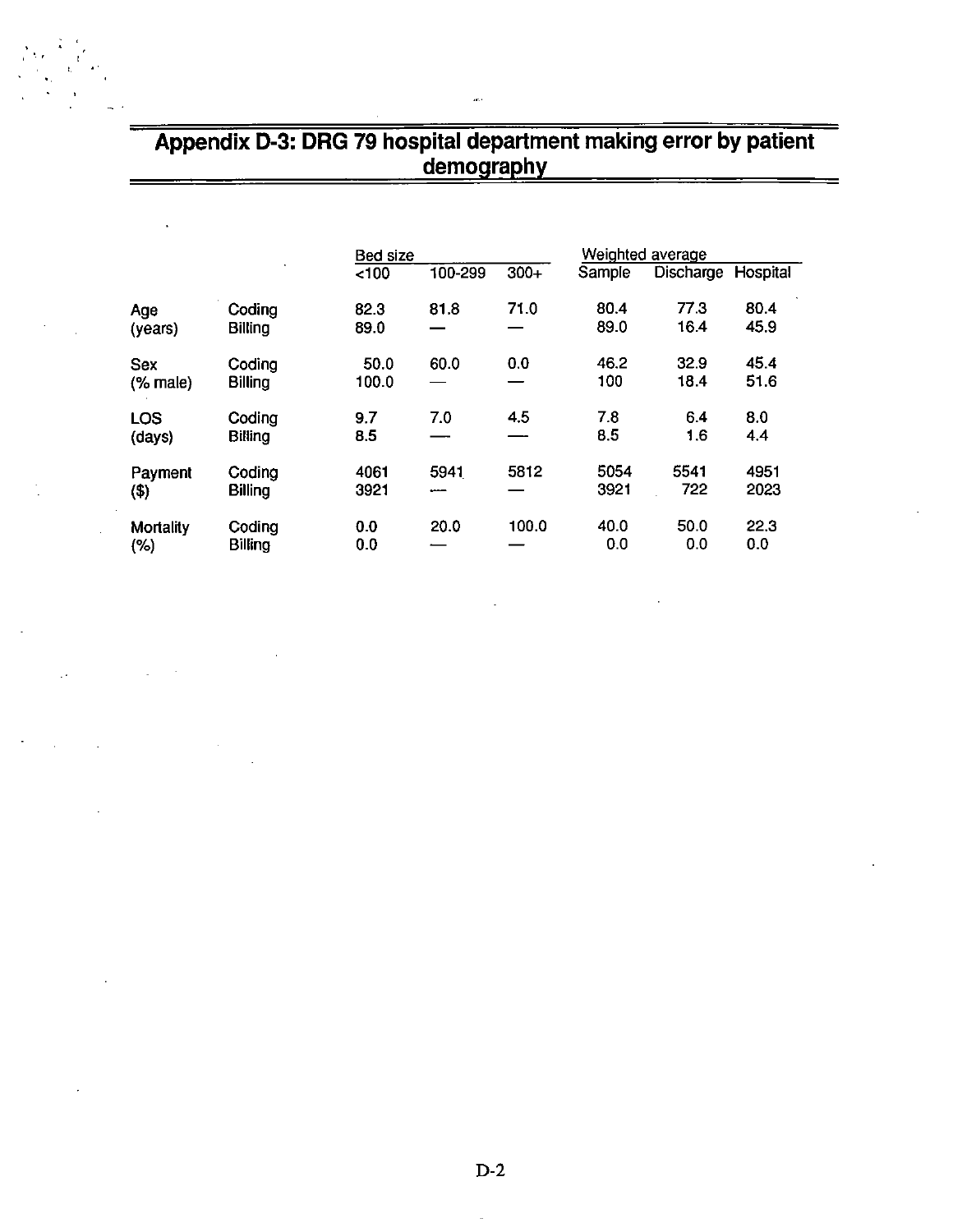# Appendix E-1: DRG 79 reasons for errors

| <b>Number</b>     | <b>Bed size</b> |         |        |       |           |
|-------------------|-----------------|---------|--------|-------|-----------|
|                   | ~100            | 100-299 | $300+$ | Total | [Percent] |
| Mis-specification | 3               |         | 2      | 6     | [40.0]    |
| Miscoding         |                 |         | 0      | 2     | [13.3]    |
| Resequencing      |                 | 2       | 0      | з     | [20.0]    |
| Other             | 3               |         | 0      | 4     | [26.7]    |
| <b>Total</b>      | 8               | 5       | 2      | 15    | [100.0]   |

# Appendix E-2: DRG 79 reasons for errors by hospital demography

| Number<br>[Percent]                      | Mis-specification                  | Miscoding                                  | Resequencing                       | Other                                    | Total                                         |
|------------------------------------------|------------------------------------|--------------------------------------------|------------------------------------|------------------------------------------|-----------------------------------------------|
| <100 beds<br>100-299 beds<br>$300+$ beds | 3 [ 37.5]<br>1 [ 20.0]<br>2[100.0] | [12.5]<br>1.<br>[20.0]<br>1.<br>[0.0]<br>0 | [12.5]<br>2<br>[40.0]<br>0.0]<br>0 | з<br>[37.5]<br>3<br>[20.0]<br>0<br>[0.0] | [100.0]<br>8<br>5<br>[100.0]<br>2.<br>[100.0] |
| Urban<br>Rural                           | 4[40.0]<br>2[40.0]                 | [10.0]<br>[20.0]<br>1.                     | [30.0]<br>з<br>[0.0]<br>0          | 2<br>[20.0]<br>2.<br>[40.0]              | 10<br>[100.0]<br>5.<br>[100.0]                |
| Teaching<br>Nonteaching                  | 1 [ 33.3]<br>5[41.7]               | [0.0]<br>0<br>2[16.7]                      | [66.7]<br>2<br>[8.3]<br>1          | 0<br>[0.0]<br>[33.3]<br>4                | [100.0]<br>3<br>12<br>[100.0]                 |
| Profit<br>Nonprofit                      | 0.01<br>0 [<br>6[46.2]             | [0.0]<br>0<br>2.<br>[15.4]                 | [50.0]<br>1<br>2<br>[15.4]         | [50.0]<br>3<br>[23.1]                    | $\mathbf{2}$<br>[100.0]<br>13<br>[100.0]      |
| Total                                    | 6[ 40.0]                           | $\mathbf{2}^-$<br>[13.3]                   | [20.0]<br>3                        | [26.7]<br>4                              | 15<br>[100.0]                                 |

ä,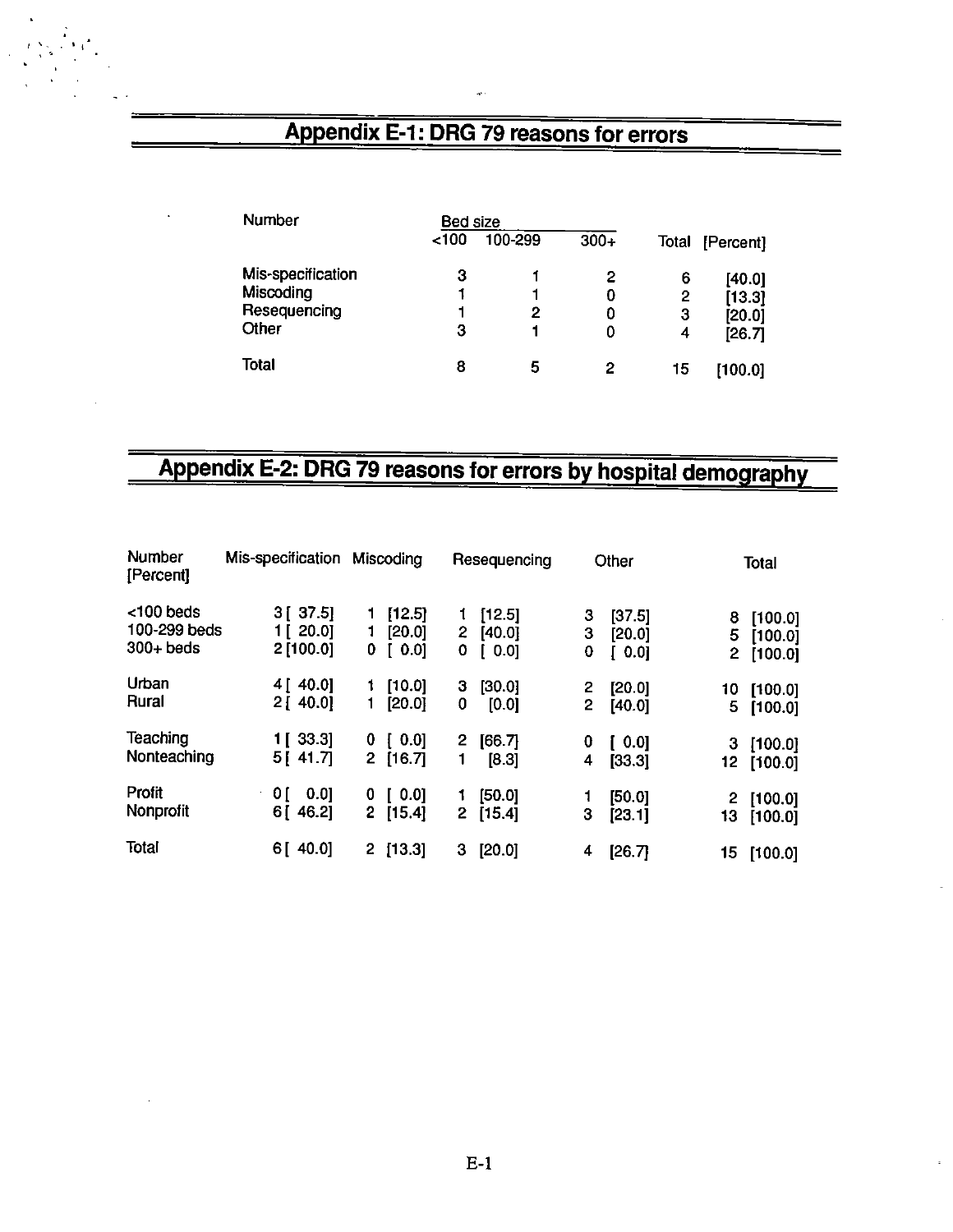### Appendix E-3: DRG 79 reasons for errors comparison

| Percent       |               | <b>Bed size</b> |         |        | Weighted percentage |           |          |
|---------------|---------------|-----------------|---------|--------|---------------------|-----------|----------|
| distribution  |               | < 100           | 100-299 | $300+$ | Sample              | Discharge | Hospital |
| Mis-          | <b>DRG 79</b> | 37.5            | 20.0    | 100.0  | 58.9                | 56.9      | 44.5     |
| specification | <b>NDRGVS</b> | 49.8            | 44.9    | 49.4   | 48.1                | 47.9      | 48.1     |
| Miscoding     | <b>DRG 79</b> | 12.5            | 20.0    | 0.0    | 9.8                 | 8.3       | 13.9     |
|               | <b>NDRGVS</b> | 10.4            | 14.3    | 11.4   | 11.9                | 12.2      | 11.8     |
| Resequencing  | <b>DRG 79</b> | 12.5            | 40.0    | 0.0    | 17.3                | 18.1      | 20.4     |
|               | <b>NDRGVS</b> | 31.0            | 24.9    | 24.3   | 27.1                | 25.9      | 28.0     |
| Other         | <b>DRG 79</b> | 37.5            | 20.0    | 0.0    | 8.8                 | 14.8      | 21.3     |
|               | <b>NDRGVS</b> | 6.7             | 15.9    | 14.9   | 12.8                | 13.5      | 11.0     |

### Appendix E-4: DRG 79 reasons for errors by patient demography

|               | Mis-specification | Miscoding | Resequencing | Other |
|---------------|-------------------|-----------|--------------|-------|
| Age (years)   | 77.0              | 84.0      | 89.3         | 83.0  |
| Sex (% male)  | 50.0              | 100.0     | 33.3         | 66.7  |
| LOS (days)    | 8.0               | 5.0       | 6.7          | 8.3   |
| Payment (\$)  | 4956              | 3926      | 6126         | 3823  |
| Mortality (%) | 33.3              | 50.0      | 00           | 0.0   |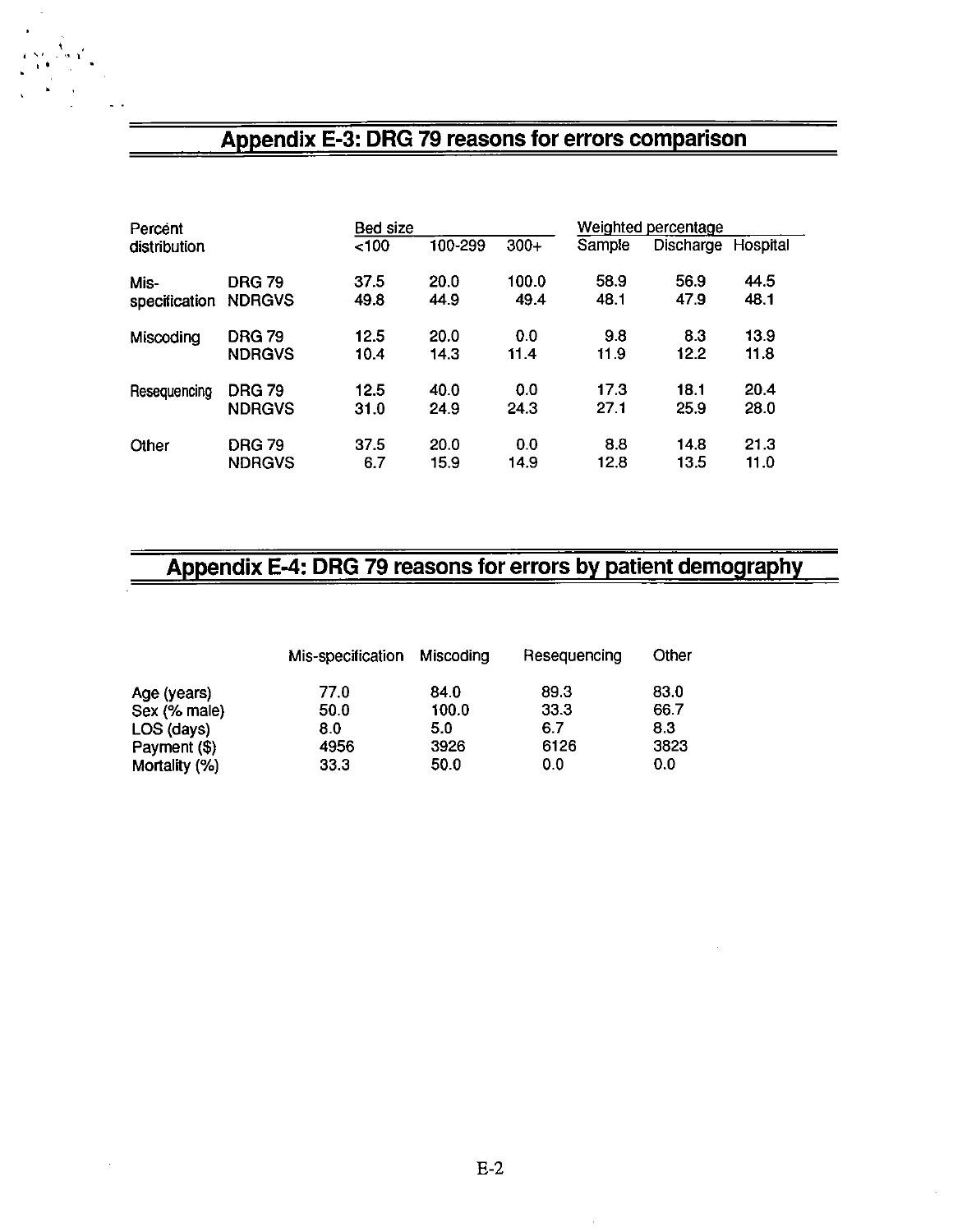## Appendix F-1: DRG 79 corrected relative weights

| Relative weight   | <b>Bed size</b> |         |         |              |  |  |
|-------------------|-----------------|---------|---------|--------------|--|--|
|                   | ~100            | 100-299 | $300+$  | <b>Total</b> |  |  |
| Average           |                 |         |         |              |  |  |
| Paid              | 1.7795          | 1.7795  | 1.7795  | 1.7795       |  |  |
| Correct           | 1.4834          | 1.5709  | 1.6933  | 1.5839       |  |  |
| <b>Difference</b> | 0.2961          | 0.2086  | 0.0862  | 0.1956       |  |  |
| <b>Total</b>      |                 |         |         |              |  |  |
| Paid              | 42.7080         | 44.4875 | 44.4875 | 131.6830     |  |  |
| Correct           | 35.6016         | 39.2725 | 44.3325 | 117.2086     |  |  |
| <b>Difference</b> | 7.1064          | 5.2150  | 2.1550  | 14.4744      |  |  |

### Appendix F-2: DRG 79 corrected reimbursement

| \$                   | Bed size |         |         | Average-     |
|----------------------|----------|---------|---------|--------------|
|                      | <100     | 100-299 | $300+$  | <b>Total</b> |
| <b>Average</b>       |          |         |         |              |
| Paid                 | 4,506    | 4,755   | 5,226   | 4,906        |
| Correct              | 3,756    | 4198    | 4,973   | 4,366        |
| <b>Difference</b>    | 750      | 557     | 253     | 539          |
| <b>Total</b>         |          |         |         |              |
| Paid                 | 108,137  | 118,885 | 125,420 | 363,009      |
| Correct              | 90,143   | 104,949 | 119,344 | 323,108      |
| <b>Difference</b>    | 17,993   | 13,936  | 6,075   | 39,901       |
| Overpayment rate [%] | 16.6     | 11.7    | 4.8     | 9.7          |

. Discharge weighted.

 $\mu$  .  $\Lambda$  if

v-.

 $\boldsymbol{\gamma}$ 

### Appendix F-3: DRG 79 estimated cost of errors

| Reimbursement<br>(\$ million) | Overpayment<br>(\$ million) |  |  |
|-------------------------------|-----------------------------|--|--|
| 129.0                         | 12.5                        |  |  |
| 291.9                         | 28.3                        |  |  |
| 423.0                         | 41.0                        |  |  |
| 591.7                         | 57.4                        |  |  |
| 617.7                         | 59.9                        |  |  |
| 793.5                         | 77.0                        |  |  |
| 921.1                         | 89.3                        |  |  |
|                               |                             |  |  |

Overpayment calculated as 9.7 percent of reimbursement.<br>Estimates based on linear regression.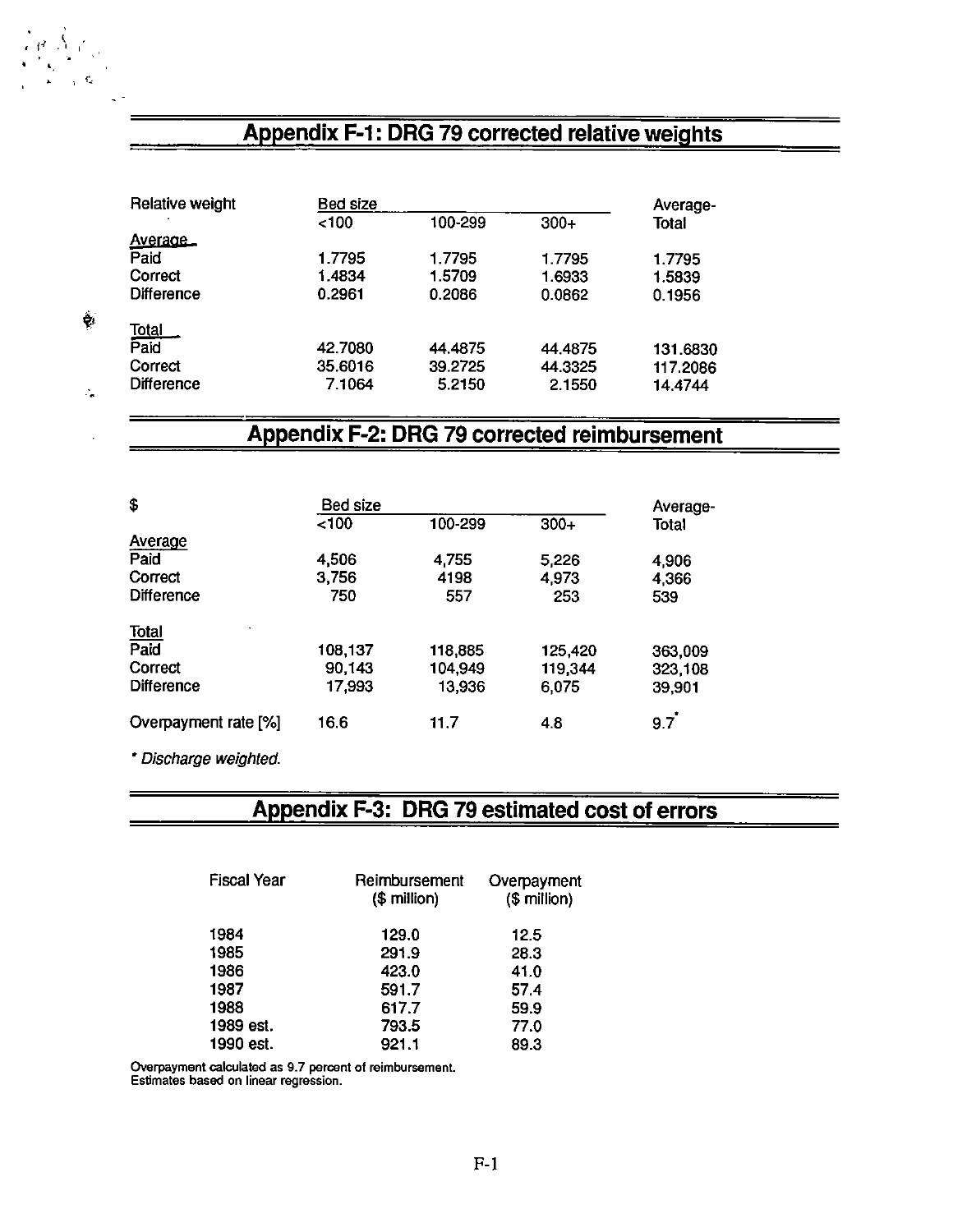# Appendix G-1: Correct MDC for discharges miscoded to DRG 79

|     | Number                      | Bed size         |         |        |       |           |
|-----|-----------------------------|------------------|---------|--------|-------|-----------|
|     |                             | 100 <sub>2</sub> | 100-299 | $300+$ | Total | [Percent] |
|     | 01: Nervous system          | 2                |         |        | 2     | [13.3]    |
|     | 03: Ear, nose, & throat     |                  |         |        | 3     | [20.0]    |
|     | 04: Respiratory             | 4                |         |        | 5     | [33.3]    |
| 06: | <b>Digestive</b>            |                  |         |        |       | -6.71     |
|     | 07: Pancreas and liver      |                  |         |        |       | 6.7       |
|     | 10. Endocrine and metabolic |                  |         |        |       | 6.7       |
| 11: | Kidney and urinary tract    |                  |         |        |       | 6.71      |
| 23: | After care                  |                  |         | 0      |       | 6.7       |
|     | Total                       | 8                | 5       |        | 15    | [100.0]   |

 $1 - 1$ 

### Appendix G-2: Correct DRG for discharges miscoded to DRG 79

| Number |                             | Bed size |         |        |       |           |
|--------|-----------------------------|----------|---------|--------|-------|-----------|
|        |                             | 100      | 100-299 | $300+$ | Total | [Percent] |
|        | 73: Other ear, nose, throat |          |         |        | 3     | [20.0]    |
|        | 89: Simple pneumonia        | 2        |         | 0      | 2     | [13.3]    |
| 96:    | Bronchitis, asthma          |          |         | 0      | 2     | [13.3]    |
|        | Other                       | 4        | З       |        | 8     | [53.3]    |
|        | Total                       | 8        | ь       | 2      | 15    | [100.0]   |

# Appendix G-3: Principal diagnoses correctly billed as DRG 79

| <b>Disorder</b>                      | Number | [Percent] |
|--------------------------------------|--------|-----------|
| Suspected tuberculosis               |        | 1.7       |
| Tuberculosis not otherwise specified | 4      | 6.8       |
| Klebsiella pneumonia                 | 11     | [18.6]    |
| Pseudomonas pneumonia                | 10     | [16.9]    |
| Staphylococcal pneumonia             | 10     | [16.9]    |
| Aspiration pneumonitis               | 19     | [32.2]    |
| Empyema                              | 3      | 5.11      |
| Lung abscess                         |        | 1.71      |
| Total                                | 59     | [100.0]   |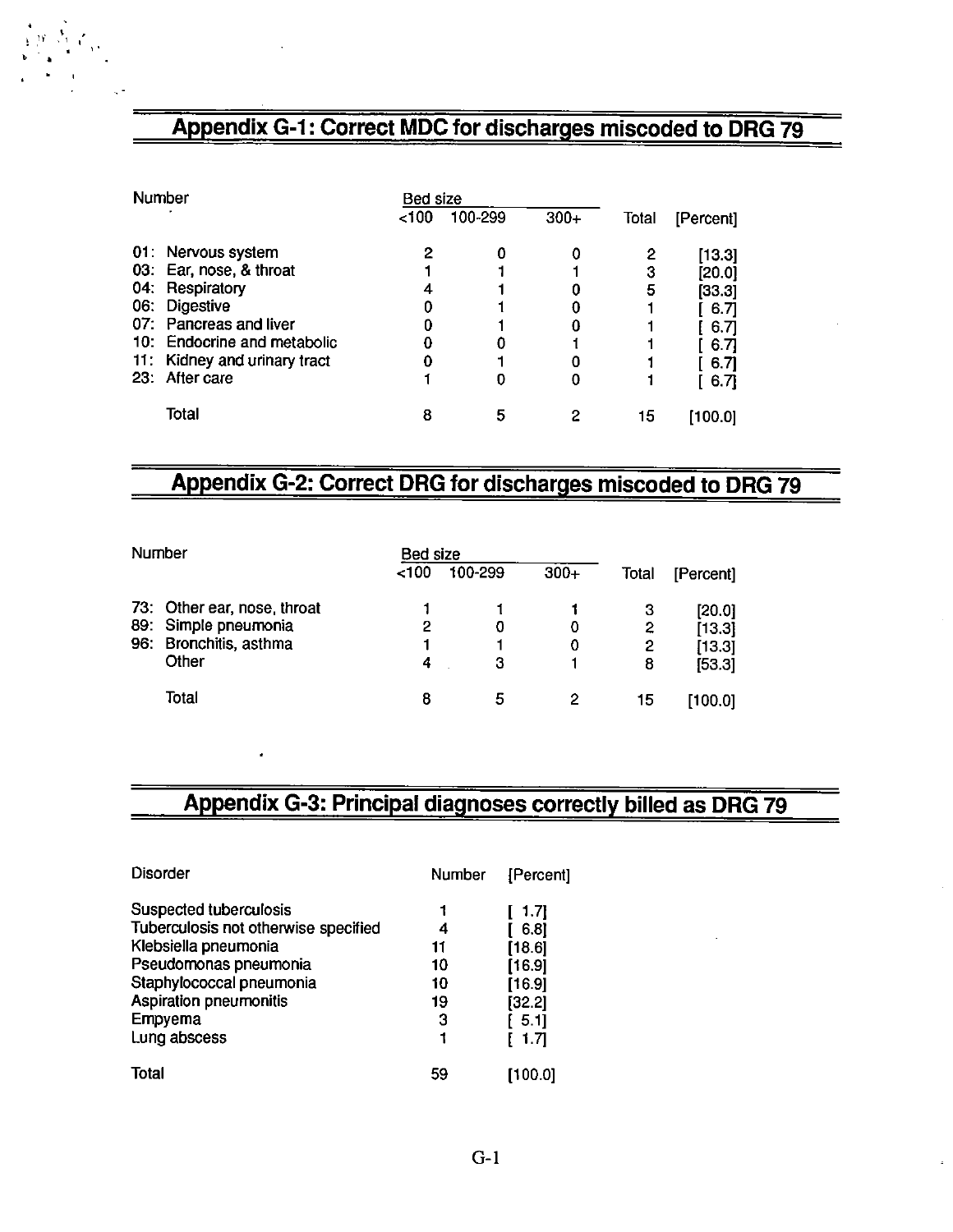# Appendix G-4: Principal diagnoses incorrectly billed as DRG 79

| <b>Disorder</b>                   | Number | [Percent]    |
|-----------------------------------|--------|--------------|
| Volume depletion                  |        | 6.7          |
| Transient ischemic attack         | 1      | 6.7          |
| Acute bronchitis                  | 2      | 13.31        |
| Pharynx not otherwise specified   |        | 6.71         |
| Pneumonia not otherwise specified | 2      | 13.31        |
| <b>Esophageal stricture</b>       |        | 6.71         |
| Acute pancreatitis                |        | 6.71         |
| Urinary tract infection           |        | 6.71         |
| Coma                              |        | 6.71         |
| Foreign body in larynx            | 3      | <b>20.01</b> |
| Observation                       |        | 6.71         |
| Total                             | 15     | [100.0]      |